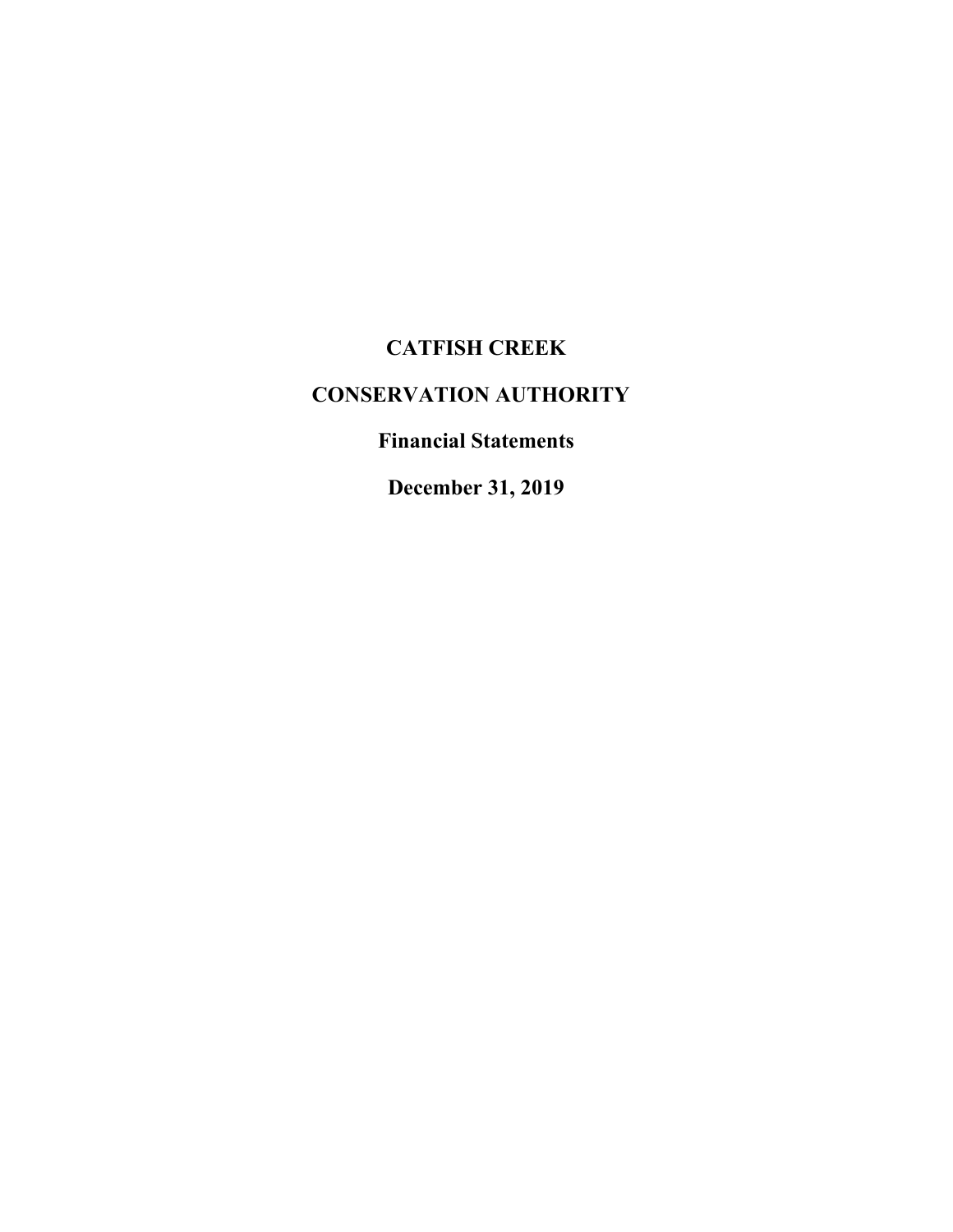# **Financial Statements**

# **For the Year Ended December 31, 2019**

| <b>Table of Contents</b>                     | <b>PAGE</b>    |
|----------------------------------------------|----------------|
| Independent Auditors' Report                 | $1 - 2$        |
| <b>Statement of Financial Position</b>       | 3              |
| <b>Statement of Operations</b>               | $\overline{4}$ |
| <b>Statement of Accumulated Surplus</b>      | 5              |
| Statement of Change in Net Financial Assets  | 6              |
| <b>Statement of Cash Flows</b>               | $\overline{7}$ |
| Notes to the Financial Statements            | $8 - 15$       |
| Schedule of Internal Reserves                | 16             |
| Schedule of Program Expenditures             | 17             |
| Schedule of Other Expenditures               | 18             |
| Schedule of Administrative Expenditures      | 19             |
| Schedule of Tangible Capital Assets for 2019 | 20             |
| Schedule of Tangible Capital Assets for 2018 | 21             |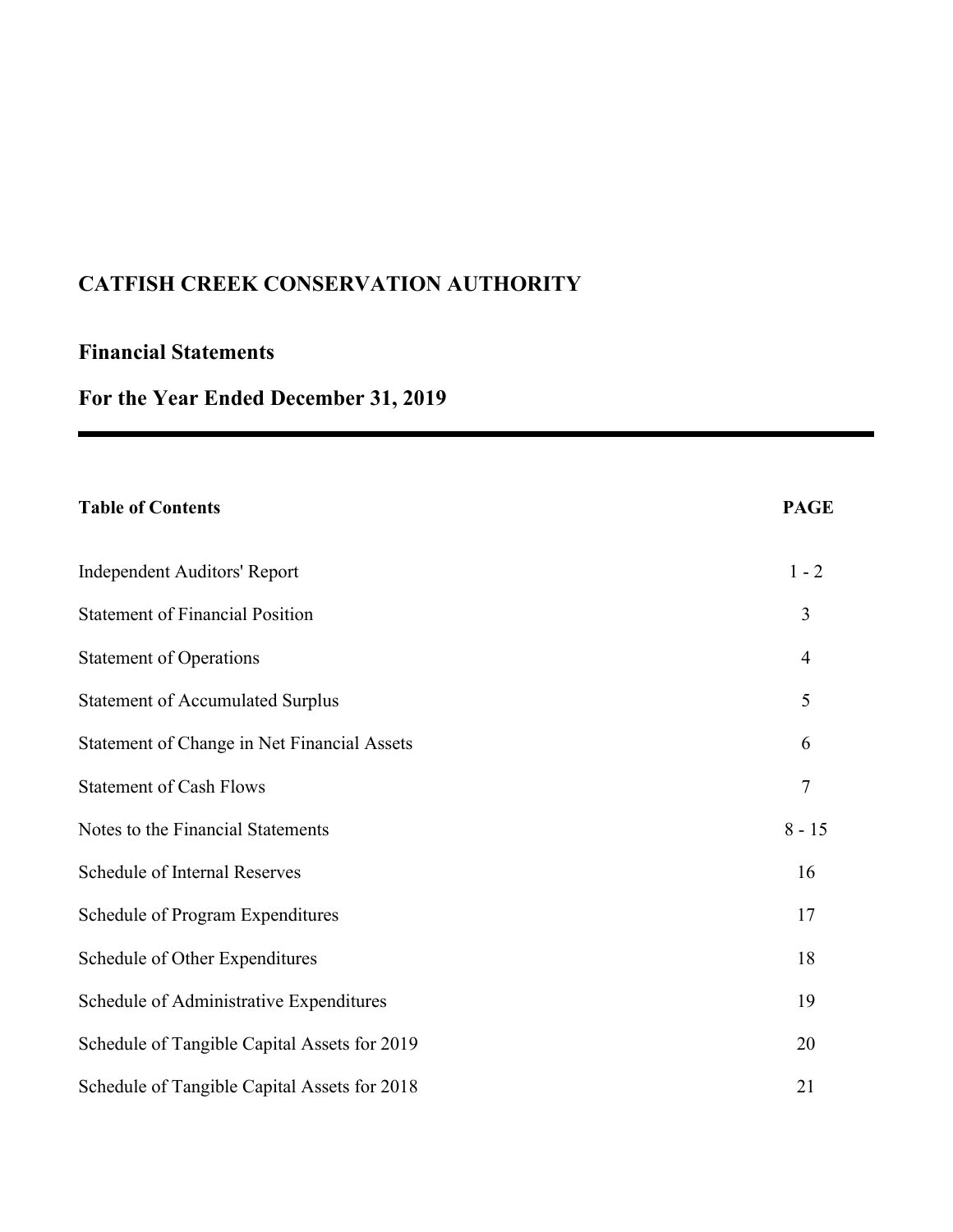

P. 519-633-0700 · F. 519-633-7009 450 Sunset Drive, St. Thomas, ON N5R 5V1

P. 519-773-9265 · F. 519-773-9683 25 John Street South, Aylmer, ON N5H 2C1

www.grahamscottenns.com

#### **INDEPENDENT AUDITORS' REPORT**

To the Members of **Catfish Creek Conservation Authority**:

#### **Qualified Opinion**

We have audited the financial statements of **Catfish Creek Conservation Authority**, which comprise the statement of financial position as at December 31, 2019, and the statement of operations, statement of changes in net financial assets and statement of cash flows for the year then ended, and notes to the financial statements, including a summary of significant accounting policies.

In our opinion, except for the effects of the matter described in the Basis for Qualified Opinion paragraph, the **Catfish Creek Conservation Authority**'s financial statements present fairly, in all material respects, the financial position of the **Catfish Creek Conservation Authority** as at December 31, 2019, and the results of its operations and its cash flows for the year then ended in accordance with Canadian accounting standards for public sector entities.

#### **Basis for Qualified Opinion**

In common with many charitable organizations, the organization derives revenue from donations, the completeness of which is not susceptible of satisfactory audit verification. Accordingly, our verification of these revenues was limited to the amounts recorded in the records of the organization and we were not able to determine whether any adjustments might be necessary to contributions and donations, revenues over expenditures, and cash flows for the year ending December 31, 2019 and year ending December 31, 2018, current assets as at December 31, 2019 and December 31, 2018, and net assets as at January 1, 2019 and December 31, 2019 for the 2019 year ended, as well as January 1, 2018 and December 31, 2018, for the 2018 year ended. Our audit on the financial statements for the year ended December 31, 2018 was modified accordingly because of the possible effects of this limitation in scope.

We conducted our audit in accordance with Canadian generally accepted auditing standards. Our responsibilities under those standards are further described in the *Auditors' Responsibilities for the Audit of the Financial Statements* section of our report. We are independent of the organization in accordance with the ethical requirements that are relevant to our audit of the financial statements in Canada, and we have fulfilled our other ethical responsibilities in accordance with these requirements. We believe that the audit evidence we have obtained is sufficient and appropriate to provide a basis for our qualified opinion.

#### **Responsibilities of Management and Those Charged with Governance for the Financial Statements**

Management is responsible for the preparation and fair presentation of the financial statements in accordance with Canadian accounting standards for public sector entities, and for such internal control as management determines is necessary to enable the preparation of financial statements that are free from material misstatement, whether due to fraud or error.

In preparing the financial statements, management is responsible for assessing the organization's ability to continue as a going concern, disclosing, as applicable, matters related to going concern and using the going concern basis of accounting unless management either intends to liquidate the organization or to cease operations, or has no realistic alternative but to do so.

Those charged with governance are responsible for overseeing the organization's financial reporting process.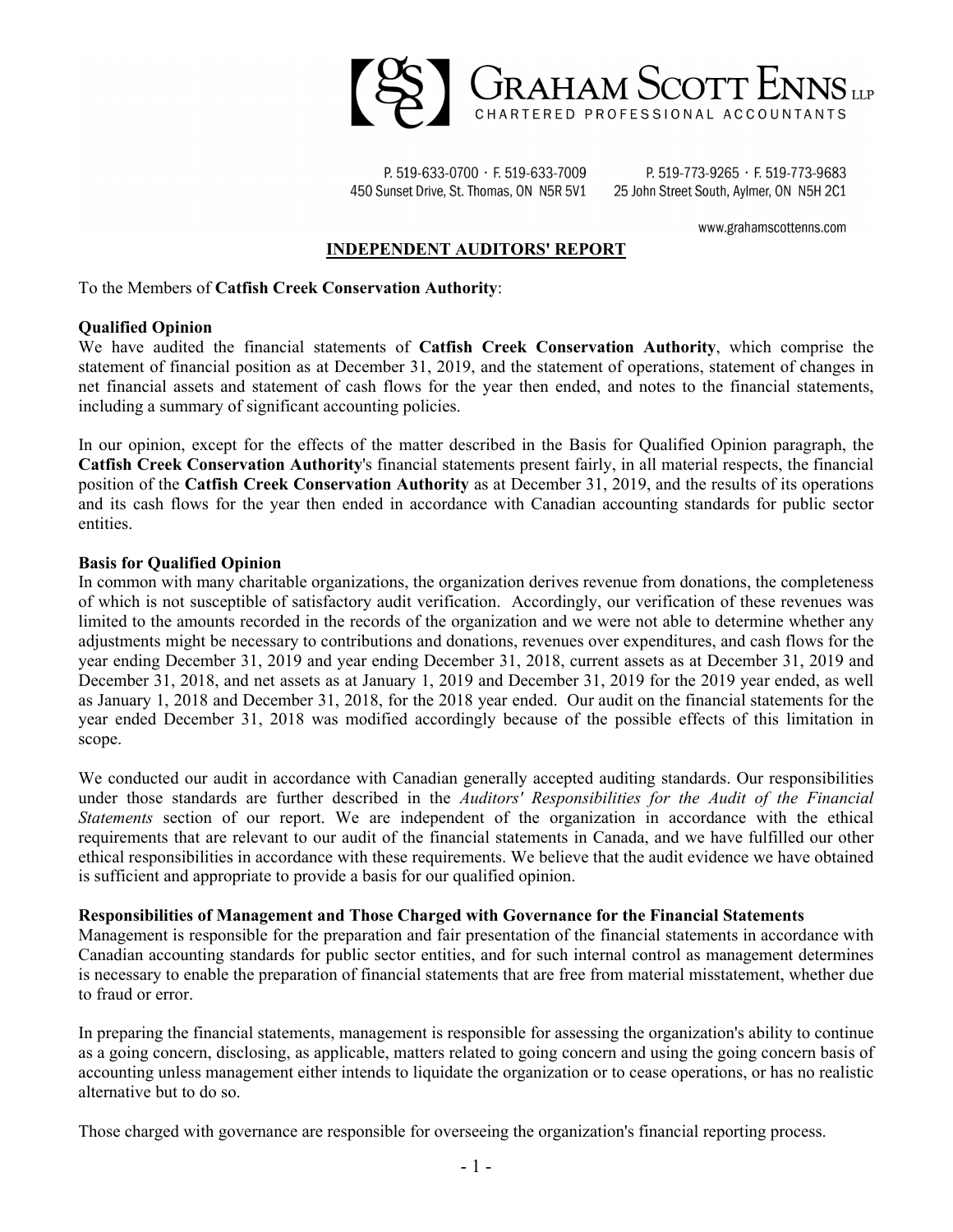

P. 519-633-0700 F. 519-633-7009 450 Sunset Drive, St. Thomas, ON N5R 5V1

P. 519-773-9265 · F. 519-773-9683 25 John Street South, Aylmer, ON N5H 2C1

www.grahamscottenns.com

#### **INDEPENDENT AUDITORS' REPORT (CONTINUED)**

#### **Auditors' Responsibilities for the Audit of the Financial Statements**

Our objectives are to obtain reasonable assurance about whether the financial statements as a whole are free from material misstatement, whether due to fraud or error, and to issue an auditor's report that includes our opinion. Reasonable assurance is a high level of assurance, but is not a guarantee that an audit conducted in accordance with Canadian generally accepted auditing standards will always detect a material misstatement when it exists. Misstatements can arise from fraud or error and are considered material if, individually or in the aggregate, they could reasonably be expected to influence the economic decisions of users taken on the basis of these financial statements.

As part of an audit in accordance with Canadian generally accepted auditing standards, we exercise professional judgment and maintain professional skepticism throughout the audit. We also:

- Identify and assess the risks of material misstatement of the financial statements, whether due to fraud or error, design and perform audit procedures responsive to those risks, and obtain audit evidence that is sufficient and appropriate to provide a basis for our opinion. The risk of not detecting a material misstatement resulting from fraud is higher than for one resulting from error, as fraud may involve collusion, forgery, intentional omissions, misrepresentations, or the override of internal control.
- Obtain an understanding of internal control relevant to the audit in order to design audit procedures that are appropriate in the circumstances, but not for the purpose of expressing an opinion on the effectiveness of the organization's internal control.
- Evaluate the appropriateness of accounting policies used and the reasonableness of accounting estimates and related disclosures made by management.
- Conclude on the appropriateness of management's use of the going concern basis of accounting and, based on the audit evidence obtained, whether a material uncertainty exists related to events or conditions that may cast significant doubt on the organization's ability to continue as a going concern. If we conclude that a material uncertainty exists, we are required to draw attention in our auditor's report to the related disclosures in the financial statements or, if such disclosures are inadequate, to modify our opinion. Our conclusions are based on the audit evidence obtained up to the date of our auditor's report. However, future events or conditions may cause the organization to cease to continue as a going concern.
- Evaluate the overall presentation, structure and content of the financial statements, including the disclosures, and whether the financial statements represent the underlying transactions and events in a manner that achieves fair presentation.

We communicate with those charged with governance regarding, among other matters, the planned scope and timing of the audit and significant audit findings, including any significant deficiencies in internal control that we identify during our audit.

**Aylmer, Ontario** *Graham Scott Enns LLP*

**January 30, 2020 CHARTERED PROFESSIONAL ACCOUNTANTS Licensed Public Accountants**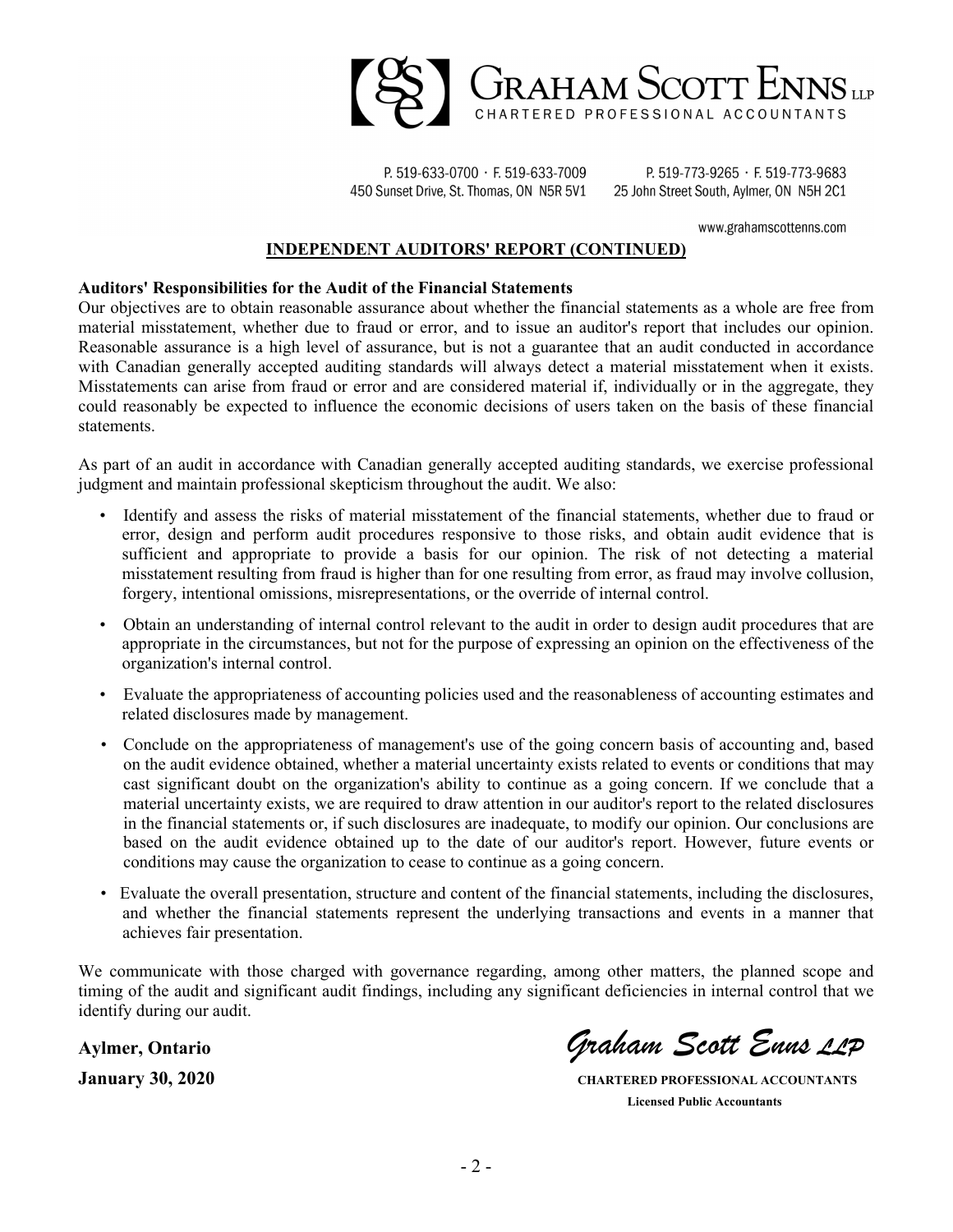# **Statement of Financial Position As At December 31, 2019**

|                                                                                              | 2019<br>$\mathbf{s}$         | 2018<br>$\mathcal{S}$        |
|----------------------------------------------------------------------------------------------|------------------------------|------------------------------|
| <b>FINANCIAL ASSETS</b><br>Cash<br>Short term investments (Note 2)<br>Accounts receivable    | 350,164<br>317,263<br>73,932 | 295,983<br>311,008<br>79,914 |
|                                                                                              | 741,359                      | 686,905                      |
| <b>LIABILITIES</b><br>Accounts payable and accrued liabilities<br>Deferred revenues (Note 4) | 42,202<br>121,211            | 35,461<br>102,588            |
| <b>TOTAL LIABILITIES</b>                                                                     | 163,413                      | 138,049                      |
| <b>NET FINANCIAL ASSETS</b>                                                                  | 577,946                      | 548,856                      |
| <b>NON-FINANCIAL ASSETS</b><br>Tangible capital assets (Pages 20 and 21)                     | 1,627,841                    | 1,641,719                    |
| <b>ACCUMULATED SURPLUS (NOTE 5)</b>                                                          | 2,205,787                    | 2,190,575                    |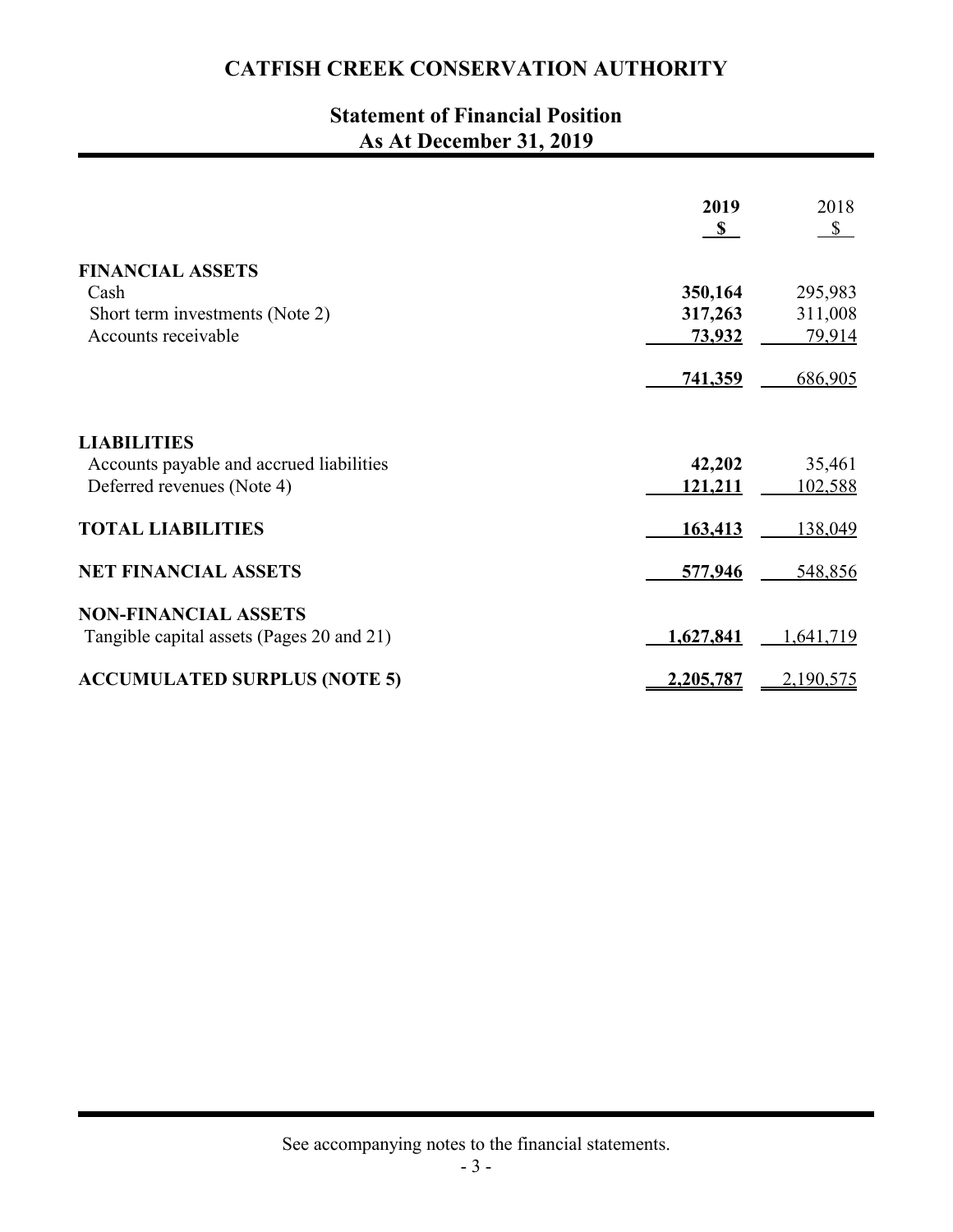# **Statement of Operations For the Year Ended December 31, 2019**

|                                                        | 2019<br><b>Budget</b> | 2019<br><b>Actual</b> | 2018<br>Actual |
|--------------------------------------------------------|-----------------------|-----------------------|----------------|
|                                                        | (Unaudited-Note 7)    |                       |                |
|                                                        | \$                    | S                     | $\mathcal{S}$  |
| <b>REVENUES</b>                                        |                       |                       |                |
| Camping and day use                                    | 587,839               | 637,261               | 607,964        |
| Municipal levies (Note 6)                              | 359,585               | 353,947               | 319,083        |
| Other provincial grants                                | 78,415                | 53,288                | 124,317        |
| Ministry of Natural Resource and Forestry grants       | 41,215                | 41,215                | 79,835         |
| Federal grants                                         | 3,840                 | 16,980                | 69,810         |
| Donations and sponsorships                             | 41,400                | 69,568                | 59,212         |
| Watershed Stewardship                                  | 77,695                | 40,529                | 52,333         |
| Ontario and Federal works programs                     | 14,500                | 60,751                | 37,345         |
| Interest                                               |                       | 10,229                | 6,695          |
|                                                        | 1,204,489             | 1,283,768             | 1,356,594      |
| <b>EXPENDITURES (NOTE 11)</b>                          |                       |                       |                |
| Camping and day use (Page 18)                          | 567,932               | 564,639               | 526,072        |
| Program expenditures - Mandated Programs (Page 17)     | 283,259               | 277,677               | 258,467        |
| Administrative expenditures (Page 19)                  | 175,926               | 172,978               | 175,924        |
| Program expenditures - Watershed Stewardship (Page 17) | 95,154                | 86,404                | 168,879        |
| Special projects, surveys and studies (Page 18)        | 108,506               | 141,355               | 88,957         |
| Amortization (Page 20 and 21)                          | 36,047                | 36,047                | 34,539         |
| Acquisition of small tools and equipment               |                       | 480                   | 976            |
| Motor Pool (Page 18)                                   | 4,405                 | (11, 024)             | (1,248)        |
|                                                        | 1,271,229             | 1,268,556             | 1,252,566      |
| <b>SURPLUS (DEFICIT) FOR THE YEAR</b>                  | (66,740)              | <u>15,212</u>         | <u>104,028</u> |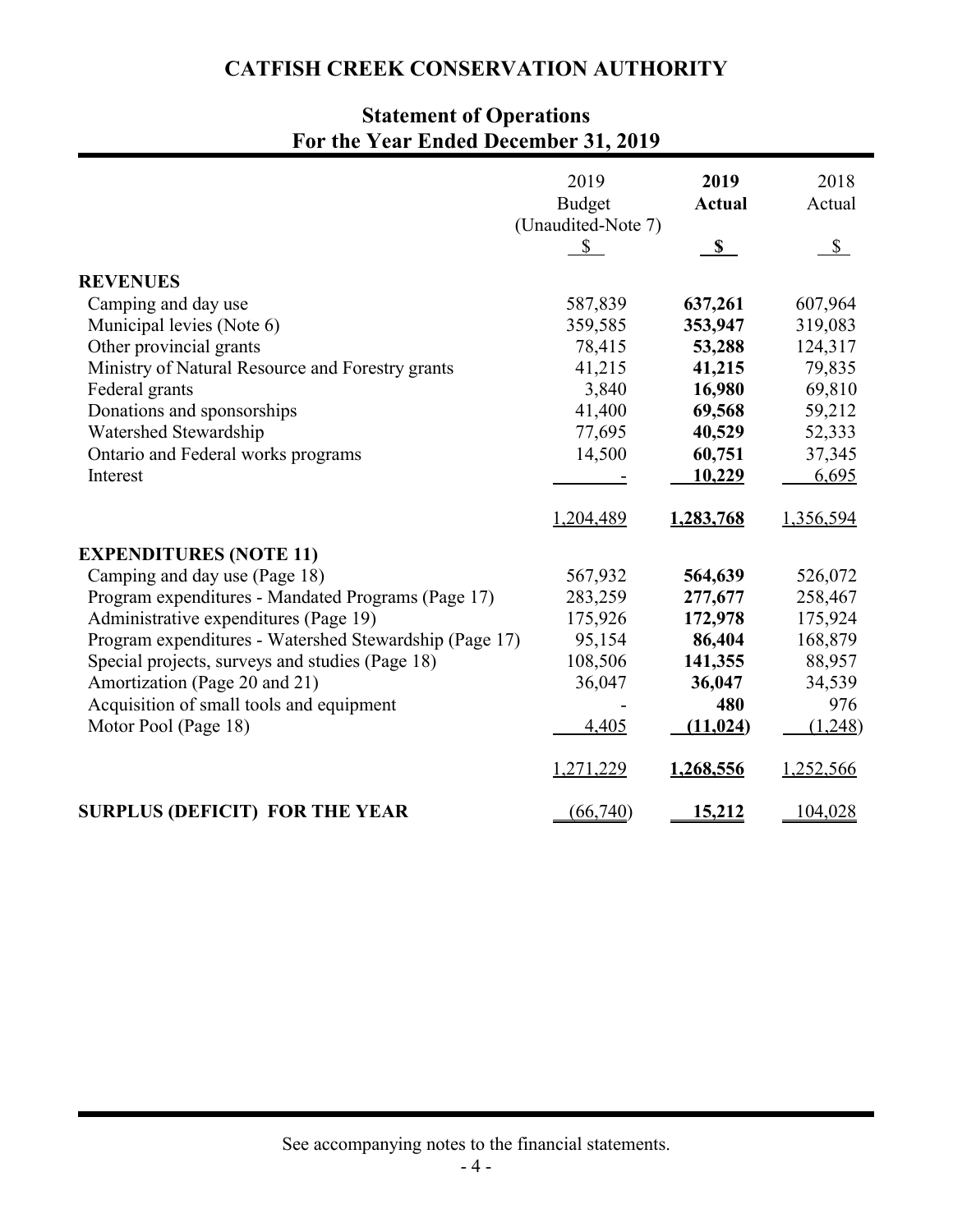# **Statement of Accumulated Surplus For the Year Ended December 31, 2019**

|                                   | 2019             | 2018<br>S        |
|-----------------------------------|------------------|------------------|
| <b>BALANCE, BEGINNING OF YEAR</b> | 2,190,575        | 2,086,547        |
| Surplus for the year              | 15,212           | 104,028          |
| <b>BALANCE, END OF YEAR</b>       | <u>2,205,787</u> | <u>2,190,575</u> |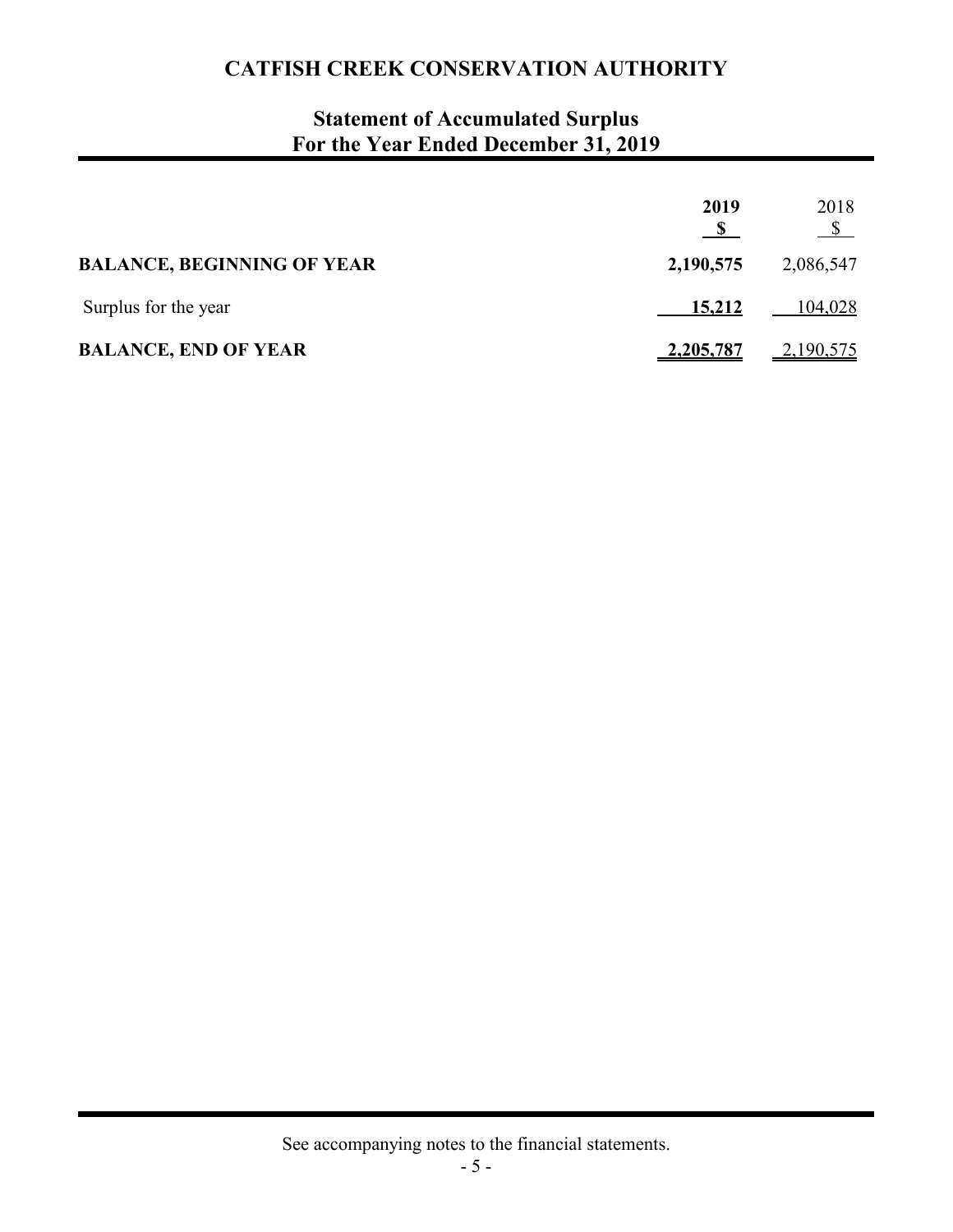# **Statement of Change in Net Financial Assets For the Year Ended December 31, 2019**

|                                                                                   | 2019<br><b>Budget</b><br>(Unaudited-Note 7) | 2019<br><b>Actual</b><br>S | 2018<br>Actual<br>S |
|-----------------------------------------------------------------------------------|---------------------------------------------|----------------------------|---------------------|
| <b>ANNUAL SURPLUS (DEFICIT)</b>                                                   | (66,740)                                    | 15,212                     | 104,028             |
| Amortization of tangible capital assets<br>Acquisition of tangible capital assets | 36,047                                      | 36,047<br>(22,169)         | 34,539<br>(82, 838) |
| <b>CHANGE IN NET FINANCIAL ASSETS</b>                                             | (30, 693)                                   | 29,090                     | 55,729              |
| NET FINANCIAL ASSETS, BEGINNING OF YEAR                                           | 548,856                                     | 548,856                    | 493,127             |
| <b>NET FINANCIAL ASSETS, END OF YEAR</b>                                          | 518,163                                     | 577,946                    | 548,856             |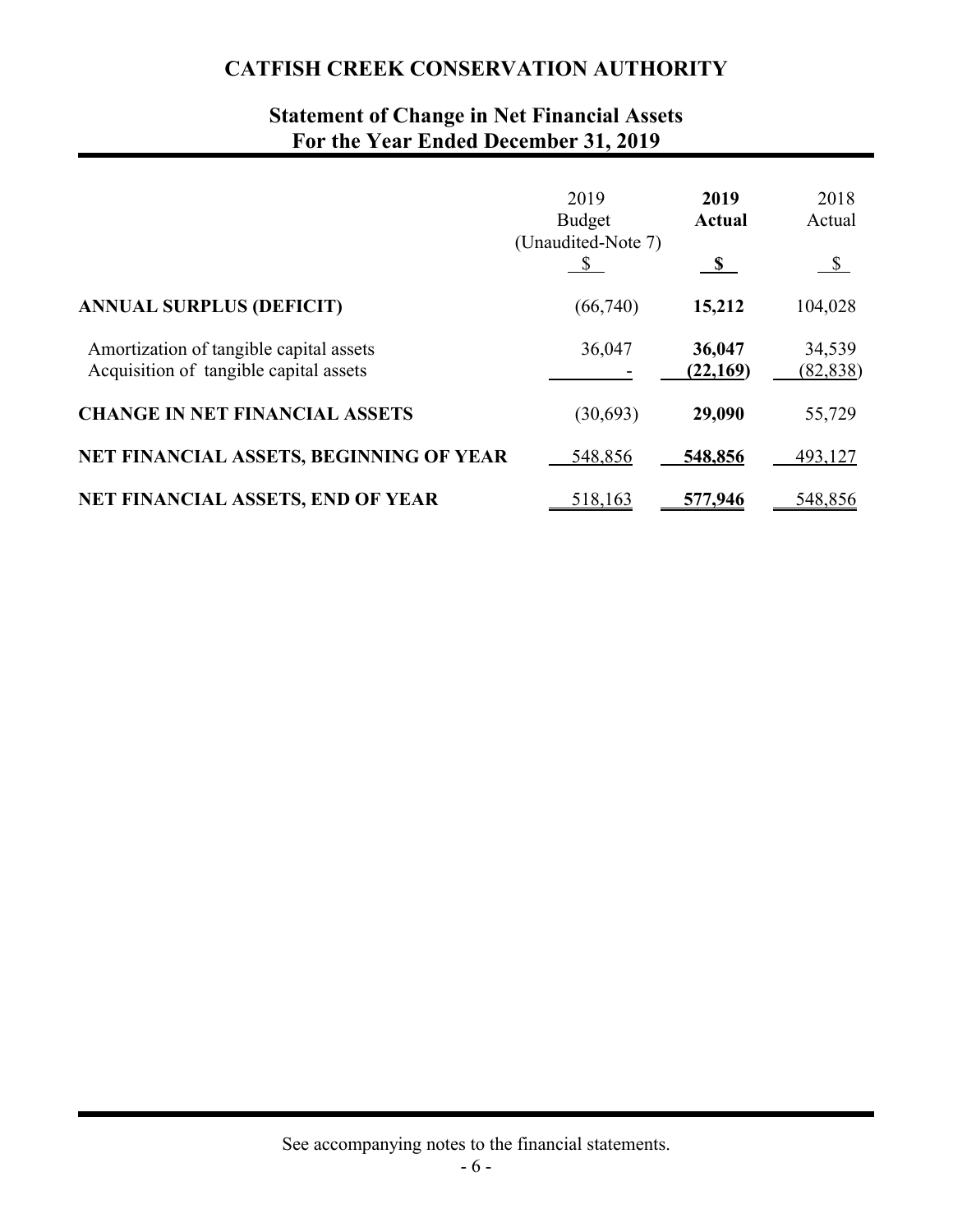## **Statement of Cash Flows For the Year Ended December 31, 2019**

|                                             | 2019<br>$\mathbb{S}$ | 2018<br>$\mathbb{S}$ |
|---------------------------------------------|----------------------|----------------------|
| <b>CASH FLOWS FROM OPERATING ACTIVITIES</b> |                      |                      |
| Cash receipts                               | 1,298,144            | 1,467,131            |
| Cash expenditures                           | (1,225,768)          | (1,308,267)          |
| Interest received                           | 10,229               | 6,695                |
|                                             | 82,605               | 165,559              |
| <b>CASH FLOWS FROM INVESTING ACTIVITIES</b> |                      |                      |
| Sale of investments                         | 311,008              | 308,046              |
| Purchase of investments                     | (317, 263)           | (311,008)            |
|                                             | (6,255)              | (2,962)              |
| <b>CASH FLOWS FROM CAPITAL ACTIVITIES</b>   |                      |                      |
| Additions to tangible capital assets        | (22,169)             | (82, 838)            |
| <b>NET CHANGE IN CASH DURING THE YEAR</b>   | 54,181               | 79,759               |
| <b>CASH, BEGINNING OF YEAR</b>              | 295,983              | 216,224              |
| <b>CASH, END OF YEAR</b>                    | 350,164              | 295,983              |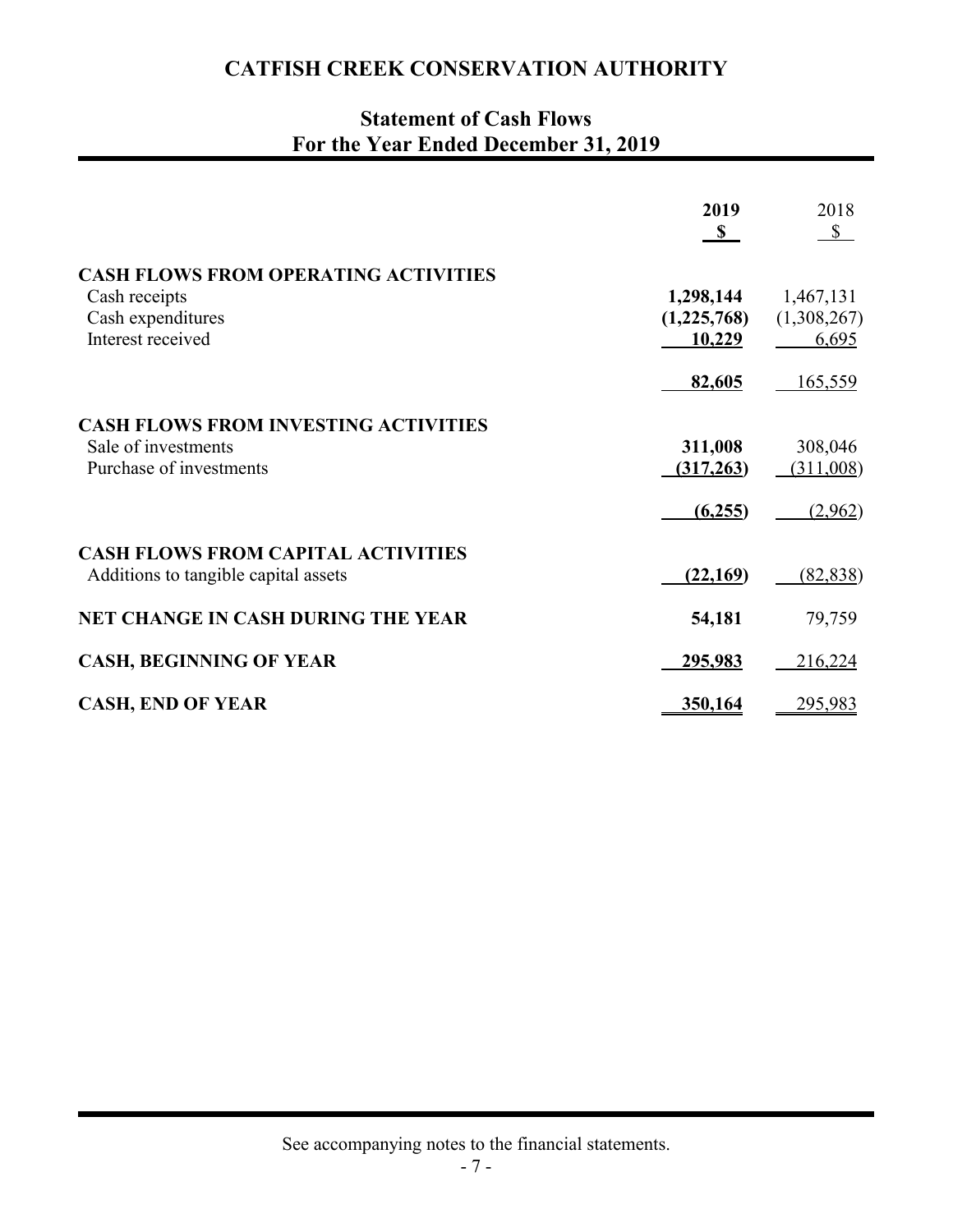## **Notes to the Financial Statements For the Year Ended December 31, 2019**

### **PURPOSE OF THE ORGANIZATION**

Catfish Creek Conservation Authority (CCCA) is established under the Conservation Authorities Act of Ontario to further the conservation, restoration, development and management of natural resources, other than gas, oil, coal and minerals, for the watershed within its jurisdiction. CCCA's jurisdiction includes areas in the City of St. Thomas, the Municipality of Central Elgin, the Town of Aylmer, the Township of South-West Oxford and the Township of Malahide. The organization is also a registered charity and as such is exempt from income taxes under paragraph 149(1)(f) of the Income Tax Act.

### **1. SUMMARY OF SIGNIFICANT ACCOUNTING POLICIES**

The financial statements of CCCA are prepared by management in accordance with Canadian generally accepted accounting principles for organizations operating in the local government sector as recommended by the Public Sector Accounting Board of Chartered Professional Accountants - Canada. Significant aspects of the accounting policies adopted by CCCA are as follows:

#### Accounting Estimates

The preparation of these financial statements in conformity with Canadian accounting standards for public sector entities requires management to make estimates and assumptions that affect the reported amount of assets and liabilities, the disclosure of contingent assets and liabilities at the date of the financial statements, and the reported amounts of revenues and expenditures during the current period. These estimates are reviewed periodically and adjustments are made to income as appropriate in the year they become known. There are no significant estimates.

#### Financial Instruments

#### *Measurement of financial instruments*

CCCA initially measures its financial assets and liabilities at fair value, except for certain non-arm's length transactions.

CCCA subsequently measures all its financial assets and financial liabilities at amortized cost, except for cash, which is measured at fair value. Changes in fair value are recognized in the statement of changes in net financial assets until they are realized, at which time they are recognized in surplus for the year.

Financial assets measured at amortized cost include short term investments and accounts receivable.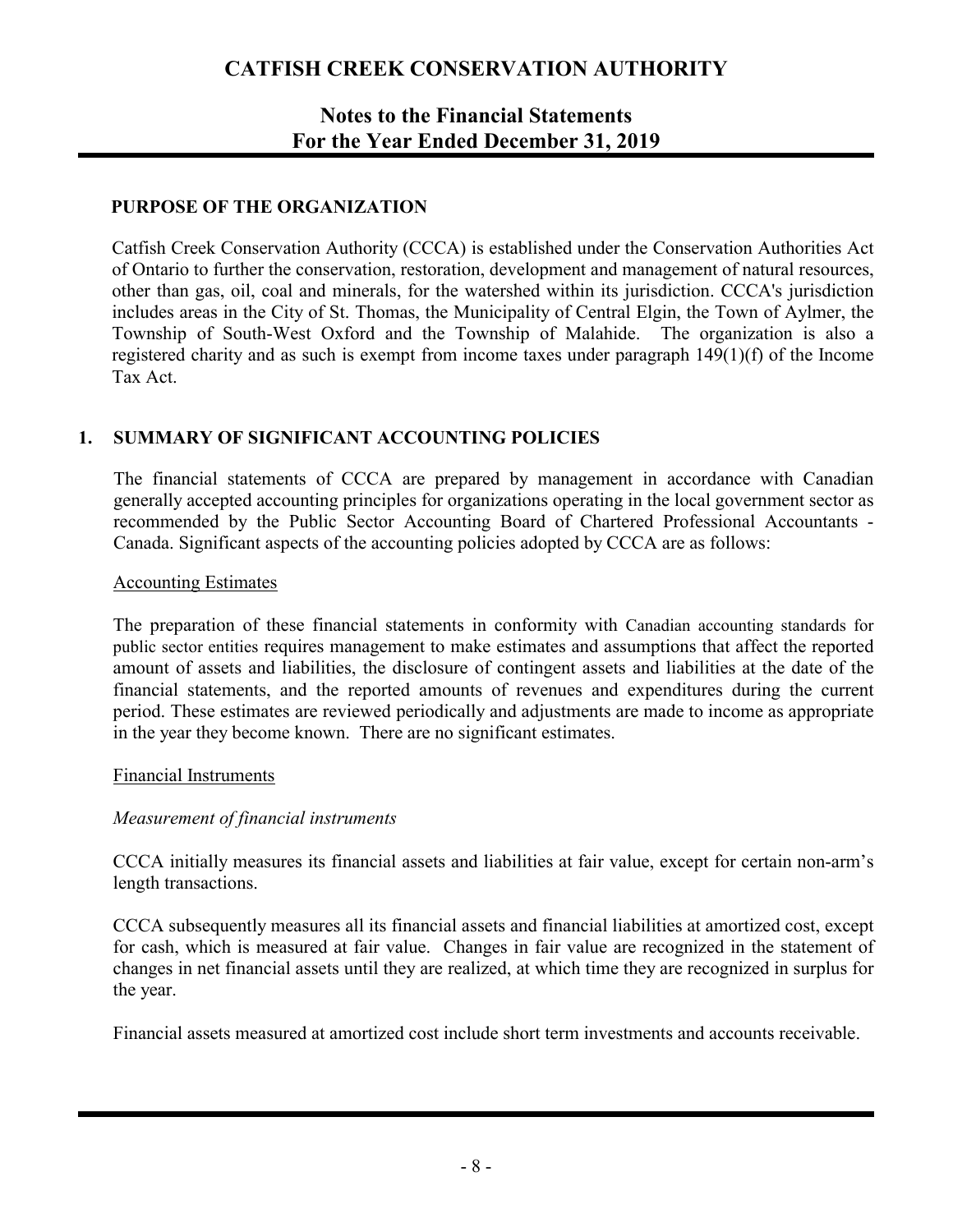## **Notes to the Financial Statements For the Year Ended December 31, 2019**

### **1. SUMMARY OF SIGNIFICANT ACCOUNTING POLICIES (CONTINUED)**

#### Financial Instruments (continued)

Financial liabilities measured at amortized cost include accounts payable and accrued liabilities.

Financial assets measured at fair value include cash.

#### Revenue Recognition

Municipal levy revenue is recognized in full once the Municipalities approve the levied amount.

Campground rental revenue is recognized when the campsite is used. For seasonal campground rentals the revenue is recognized over the camping season to which it relates.

Grant revenue is recognized during the period in which the corresponding expense is incurred.

Donation and sponsorship revenue is recognized when received.

Funds received that do not meet the recognition criteria are recorded as deferred revenue.

#### Classification of Expenditures

Expenditures are reported in four main categories, which follow the classifications designated by the Ministry of Natural Resources and Forestry for program grants. By following these guidelines, there will be consistency of reporting by the 36 Conservation Authorities in Ontario. These are further explained as follows:

General administration expenditures include those associated with head office functions other than technical staff and associated programs.

Water and related land management expenditures include program administration, capital works for water related projects along with associated programs such as floodplain regulations, conservation services, dam operation and maintenance.

Conservation and recreation land management expenditures include capital works for recreation related projects along with associated programs such as wildlife conservation services.

Other operational expenditures include conservation areas, special employment projects, vehicles and equipment operations.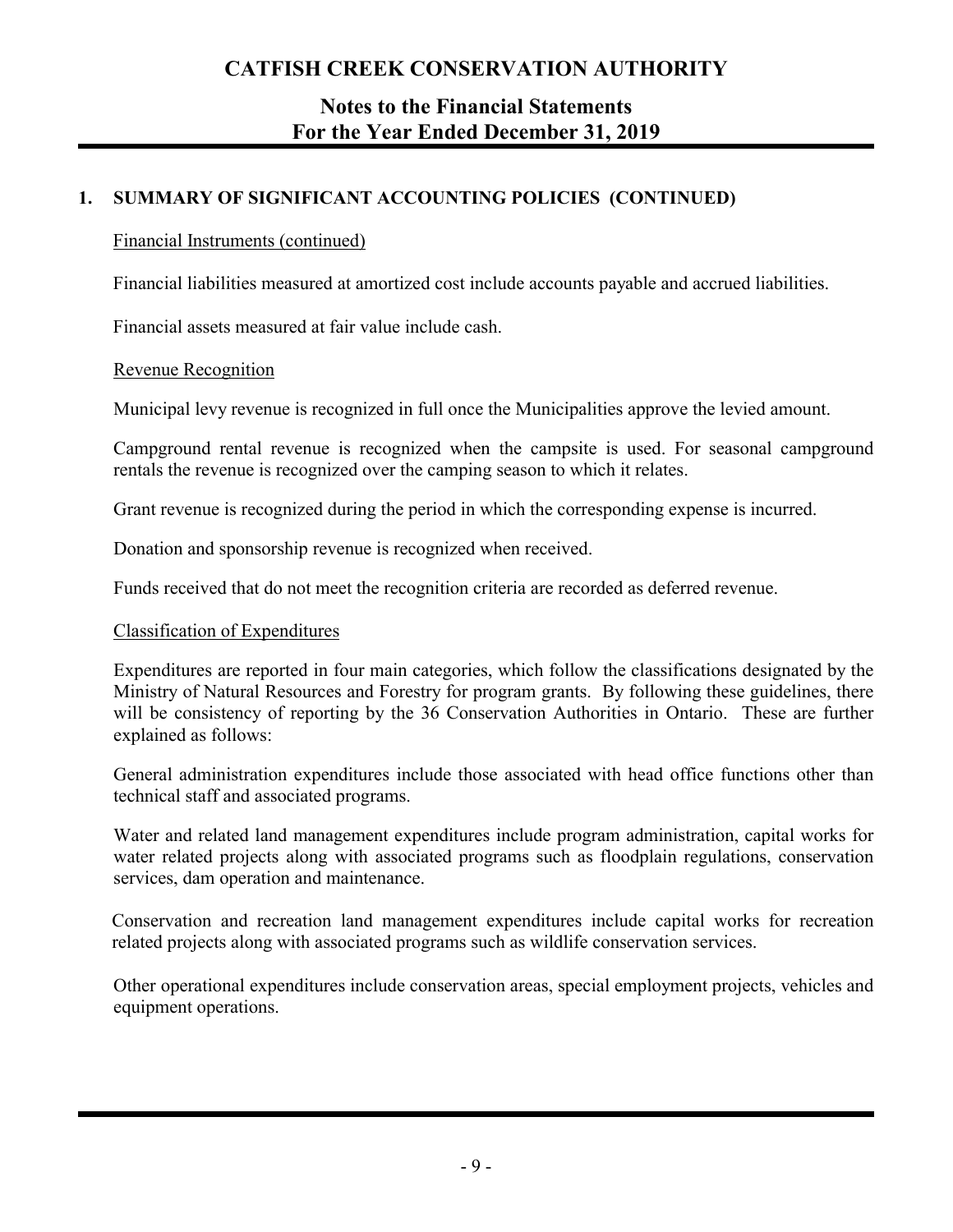## **Notes to the Financial Statements For the Year Ended December 31, 2019**

### **1. SUMMARY OF SIGNIFICANT ACCOUNTING POLICIES (CONTINUED)**

#### Tangible capital assets

Tangible capital assets are recorded at cost which includes all amounts that are directly attributable to acquisition, construction, development or betterment of the asset. The cost, less residual value of the tangible capital asset, is amortized on a straight-line basis over its estimated useful life as follows:

| <b>Buildings</b>                              | 50 years  |
|-----------------------------------------------|-----------|
| Dams                                          | 100 years |
| Bridges, boardwalks and other wood structures | 30 years  |
| Water services and wells                      | 50 years  |
| Equipment                                     | 30 years  |
| Hydro services                                | 50 years  |
| Vehicles                                      | 8 years   |

One half of the annual amortization is charged in the year of acquisition and in the year of disposal. Assets under construction are not amortized until the asset is available for productive use.

#### Contributions of tangible capital assets

Tangible capital assets received as contributions are recorded at their fair value at the date of receipt and also are recorded as revenue.

#### Non-financial assets

Non-financial assets are not available to discharge existing liabilities and are held for use in the provision of services. They have useful lives extending beyond the current year and are not intended for sale in the ordinary course of operations. The change in non-financial assets during the year, together with the annual surplus or deficit, provides the Change in Net Financial Assets for the year.

#### Contaminated sites

CCCA may be exposed to litigation or other costs of remediation due to contaminated properties. A liability for remediation is recognized in the financial statements when an environmental standard exists, contamination exceeds the standard, CCCA is directly responsible for the remediation and a reasonable estimate of the liability can be made. As at December 31, 2019 there were no properties that CCCA was responsible to remedy and as such no liability has been accrued.

#### Accounting standards and amendments issued but not yet effective

PS3450 - Financial instruments - this standard establishes how to account for and report all types of financial instruments, including derivatives. This standard will be effective for periods beginning on or after April 1, 2019. CCCA will evaluate the impact of the change to its financial statements based on the characteristics of its financial instruments at the time of adoption.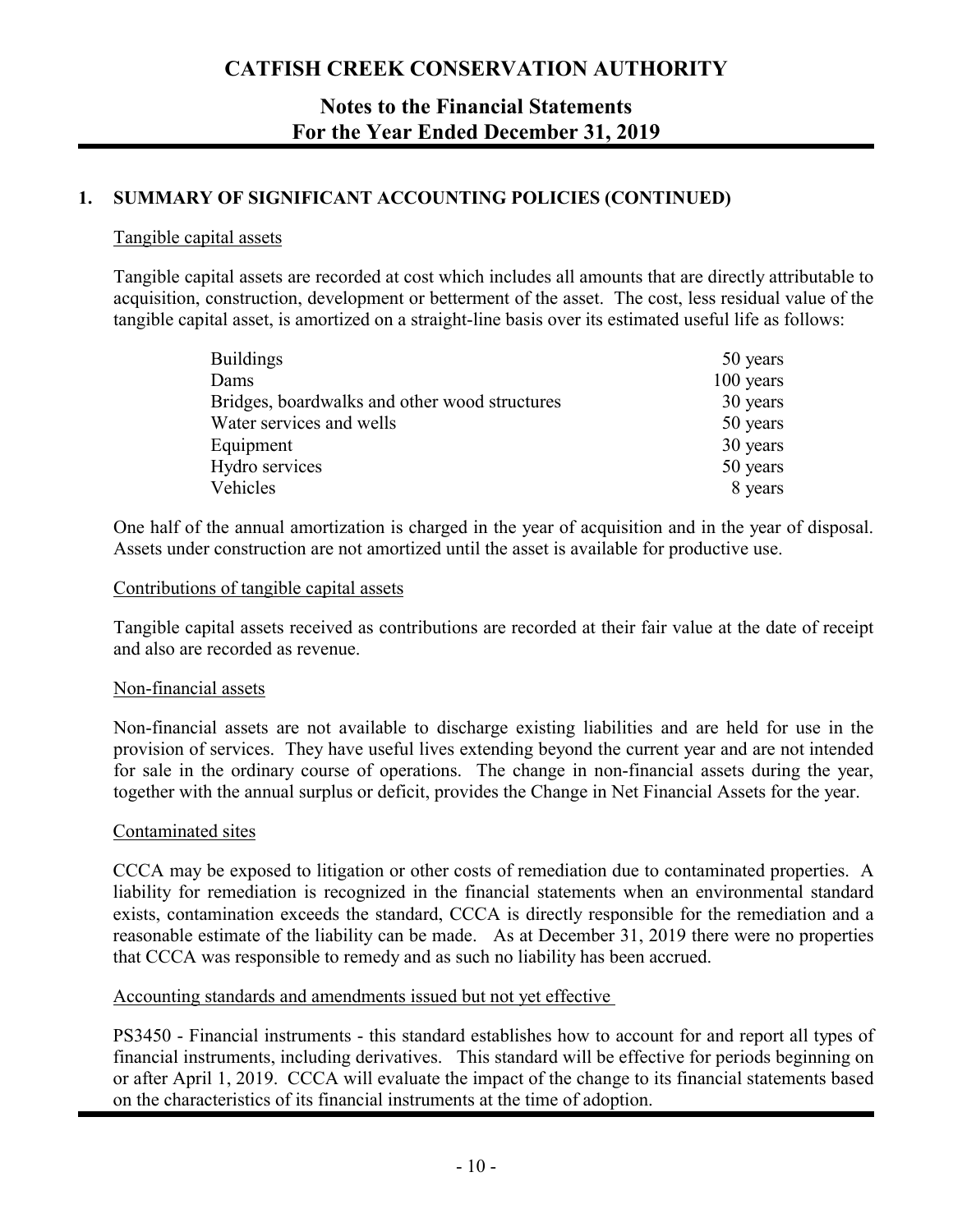## **Notes to the Financial Statements For the Year Ended December 31, 2019**

### **2. SHORT TERM INVESTMENTS**

|                                                                              | 2019    | 2018    |
|------------------------------------------------------------------------------|---------|---------|
| GIC, 0.55%, matures on June 26, 2020<br>GIC, 2.00%, matures on June 24, 2019 | 317,263 | 311,008 |
|                                                                              | 317,263 | 311,008 |

### **3. RESERVES**

CCCA has established a number of internal reserves in order to ensure that funds are available to support future activities. The following reserves have been established:

#### Operational Reserve

The purpose of the operational reserve is to use any accumulated funds for the payment of expenditures that are not covered by government funding.

#### Capital Acquisition Reserve

This fund has been established to support the acquisition of various tangible capital assets as they become due for replacement.

#### Special Programs Reserve

This fund has been established to support funds designated by donors for special conservation projects to be carried out in the watershed.

#### Land Acquisition Reserve

This fund has been established to support the acquisition of environmentally significant properties that would further the objectives of the Catfish Creek Conservation Authority.

#### Conservation Areas Development Reserve

This fund has been established to support the development of environmentally significant properties that would further the objectives of the Catfish Creek Conservation Authority.

The reserve fund transfers for the year are outlined in the Schedule of Internal Reserves on page 16 of the financial statements.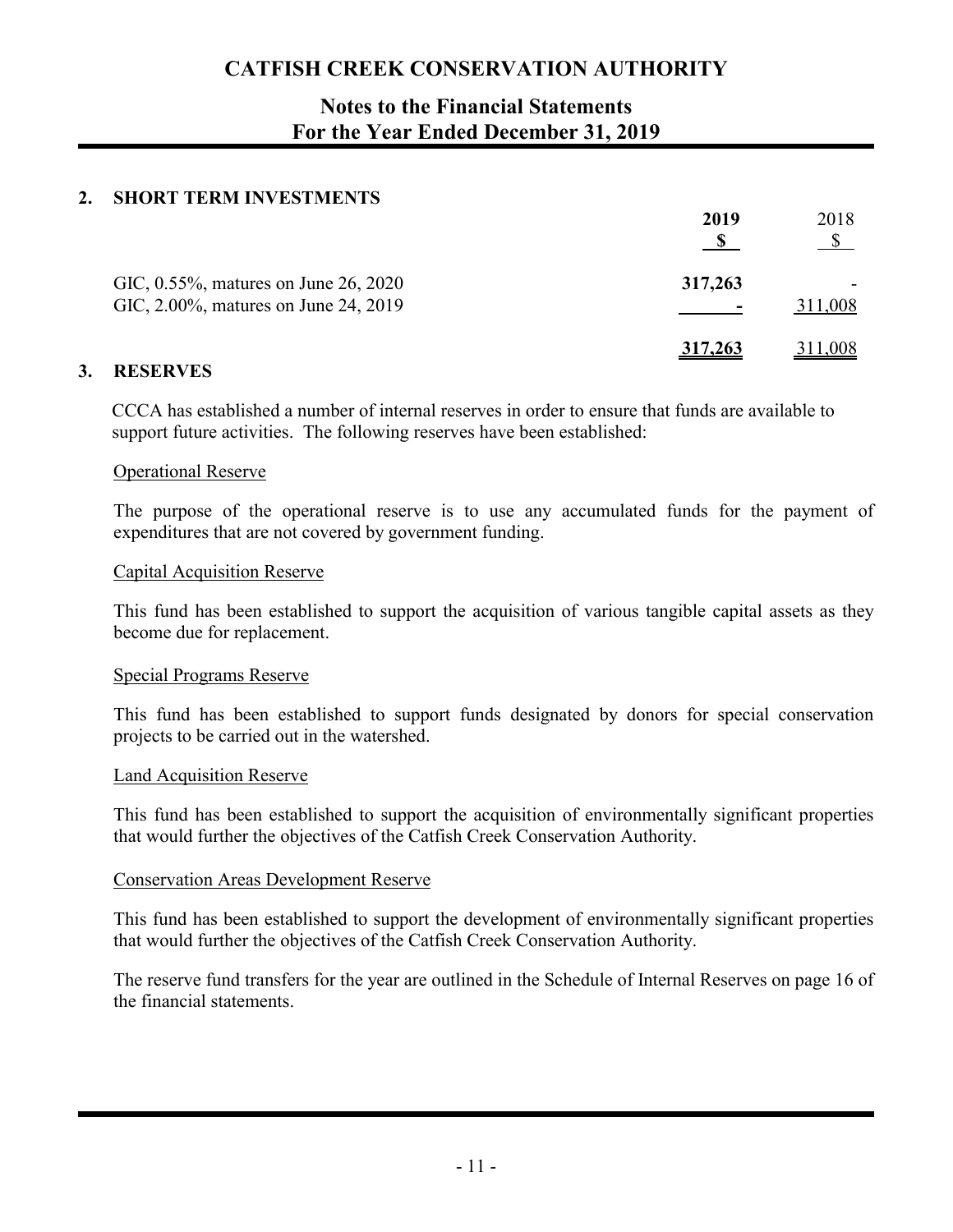## **Notes to the Financial Statements For the Year Ended December 31, 2019**

### **4. DEFERRED REVENUES**

|                                    | 2019              | 2018<br>S        |
|------------------------------------|-------------------|------------------|
| Camping revenues<br>Grant revenues | 105,628<br>15,583 | 68,118<br>34,470 |
|                                    | <u>121,211</u>    | 102,588          |

### **5. ACCUMULATED SURPLUS**

The accumulated surplus balance consists of general fund, balances in reserves and investment in tangible capital assets and is made up as follows:

|                                               | 2019<br>$\mathbf{s}$ | 2018<br>\$ |
|-----------------------------------------------|----------------------|------------|
| General fund                                  | (11, 931)            | (11,571)   |
| Reserves and reserve funds:                   |                      |            |
| Operational reserve                           | 188,183              | 191,683    |
| Capital acquisition reserve                   | 80,927               | 60,127     |
| Special programs reserve                      | 169,956              | 157,696    |
| Land acquisition reserve                      | 75,757               | 75,757     |
| <b>Conservation Areas development reserve</b> | 75,054               | 75,164     |
|                                               | 589,877              | 560,427    |
| Invested in tangible capital assets           | 1,627,841            | 1,641,719  |
|                                               | 2,205,787            | 2,190,575  |

### **6. MUNICIPAL LEVIES**

The municipalities that participate as members of CCCA and their corresponding financial levies are as follows:

|                               | 2019         | 2018          |
|-------------------------------|--------------|---------------|
|                               | $\mathbf{s}$ | $\mathcal{S}$ |
| Township of Malahide          | 150,343      | 131,429       |
| Municipality of Central Elgin | 87,640       | 80,665        |
| Town of Aylmer                | 84,942       | 78,708        |
| City of St. Thomas            | 19,496       | 17,885        |
| Township of South-West Oxford | 11,526       | 10,396        |
|                               | 353,947      | 319,083       |

The municipal levy for the Township of Malahide noted above includes a special levy of \$30,351 (2018 - \$22,584) related to the ice management program in Port Bruce.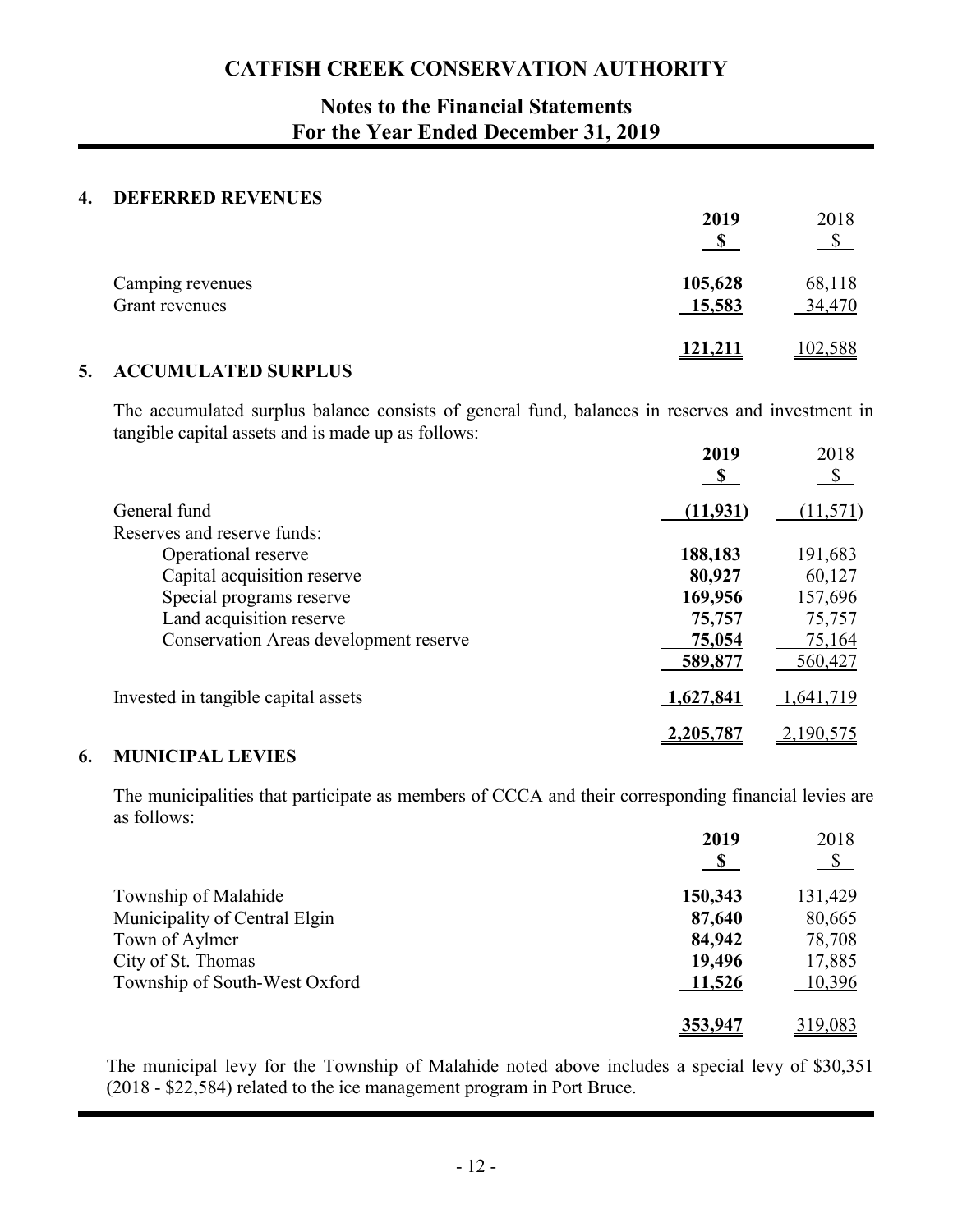## **Notes to the Financial Statements For the Year Ended December 31, 2019**

#### **7. BUDGETED AMOUNTS**

The budget figures presented in these financial statements are based upon the 2019 budget approved by the CCCA board. Adjustments to budgeted values were required to provide comparative budget values based on the full accrual basis of accounting. The chart below reconciles the approved budget with the budget figures presented in these financial statements. Budget amounts are unaudited.

| Approved      |              | <b>PSAB</b>   |
|---------------|--------------|---------------|
| <b>Budget</b> | Adjustments  | <b>Budget</b> |
| $\mathbb{S}$  | $\mathbb{S}$ | $\mathbb{S}$  |
|               |              |               |
| 587,839       |              | 587,839       |
| 359,585       |              | 359,585       |
| 3,840         |              | 3,840         |
| 77,695        |              | 77,695        |
| 41,215        |              | 41,215        |
| 78,415        |              | 78,415        |
| 41,400        |              | 41,400        |
| 14,500        |              | 14,500        |
| 41,268        | (41,268)     |               |
| 20,891        | (20, 891)    |               |
| 1,388         | (1,388)      |               |
| 1,268,036     | (63, 547)    | 1,204,489     |
|               |              |               |
| 567,932       |              | 567,932       |
|               |              |               |
| 283,259       |              | 283,259       |
| 95,154        |              | 95,154        |
| 175,926       |              | 175,926       |
| 130,675       | (22,169)     | 108,506       |
| 4,405         |              | 4,405         |
|               | 36,047       | 36,047        |
| 1,257,351     | 13,878       | 1,271,229     |
| 10,685        | (77, 425)    | (66,740)      |
|               |              |               |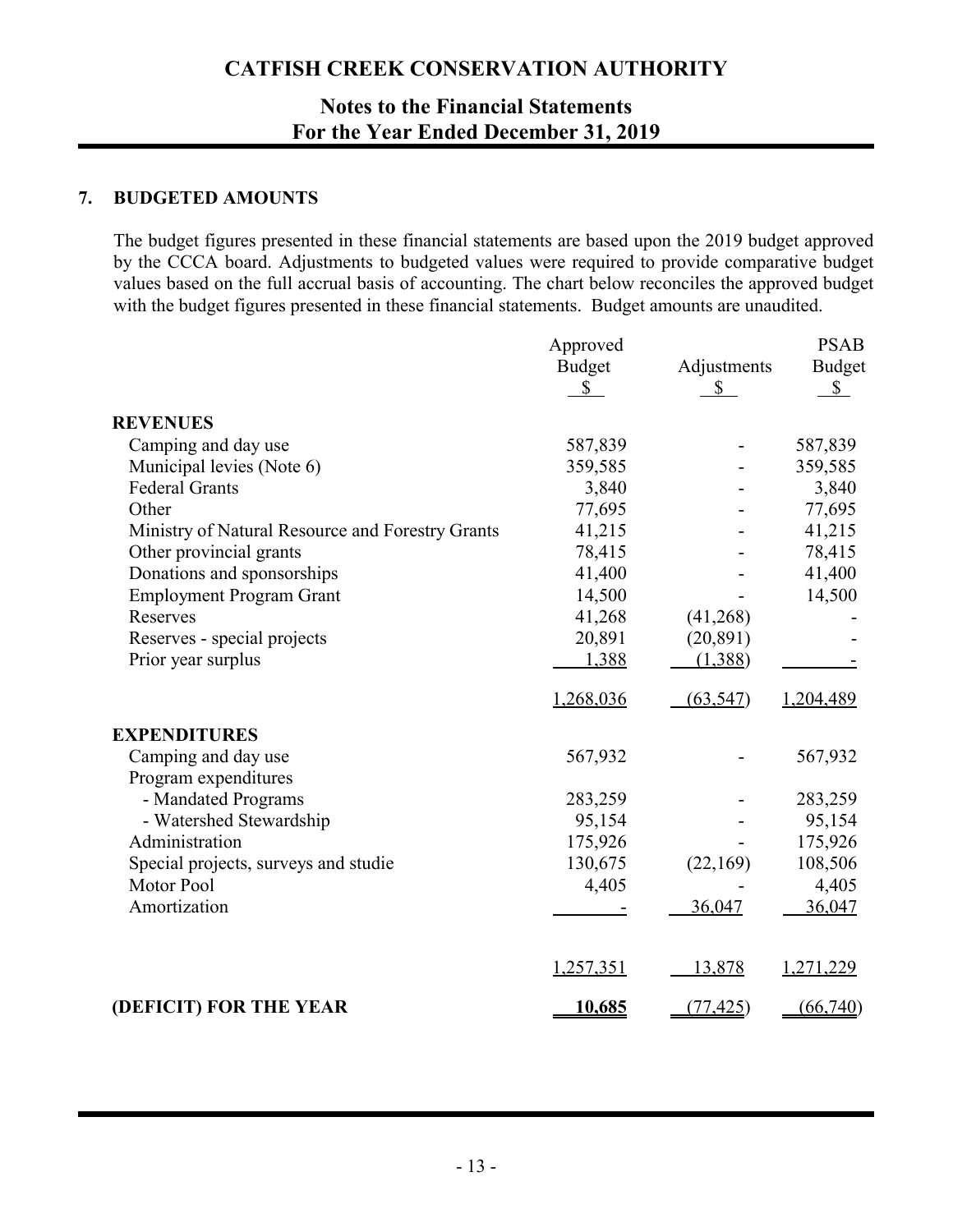## **Notes to the Financial Statements For the Year Ended December 31, 2019**

### **8. FINANCIAL INSTRUMENT RISK**

#### Risks and Concentrations

CCCA is exposed to various risks through its financial instruments. The following analysis provides a measure of the CCCA's risk exposure and concentrations at the statement of financial position date.

#### Liquidity Risk

Liquidity risk is the risk that the CCCA will encounter difficulty in meeting obligations associated with financial liabilities. CCCA is exposed to this risk mainly in respect of its accounts payable and accrued liabilities. Management does not feel this risk is significant.

### Credit Risk

Credit risk is the risk that one party to a financial instrument will cause a financial loss for the other party by failing to discharge an obligation. CCCA's main credit risk relates to its accounts receivable. Management does not feel this risk is significant.

It is management's opinion that the entity is not exposed to any significant market, interest rate, foreign currency or price risk.

No financial liabilities of the CCCA were in default during the period.

The CCCA was not subject to any covenants during the period.

There were no changes to the assessed risks during the year

### **9. DONATED SERVICES**

Community members have volunteered their time and talents to CCCA. Since these services are not normally purchased and because of the difficulty of determining their fair value, donated services are not recognized in these statements.

### **10. GROUP RRSP**

CCCA has established a Group RRSP plan for all regular full-time employees. Under the terms of the plan, CCCA and the employee are required to make contributions equivalent to 5% of the employee's gross salary.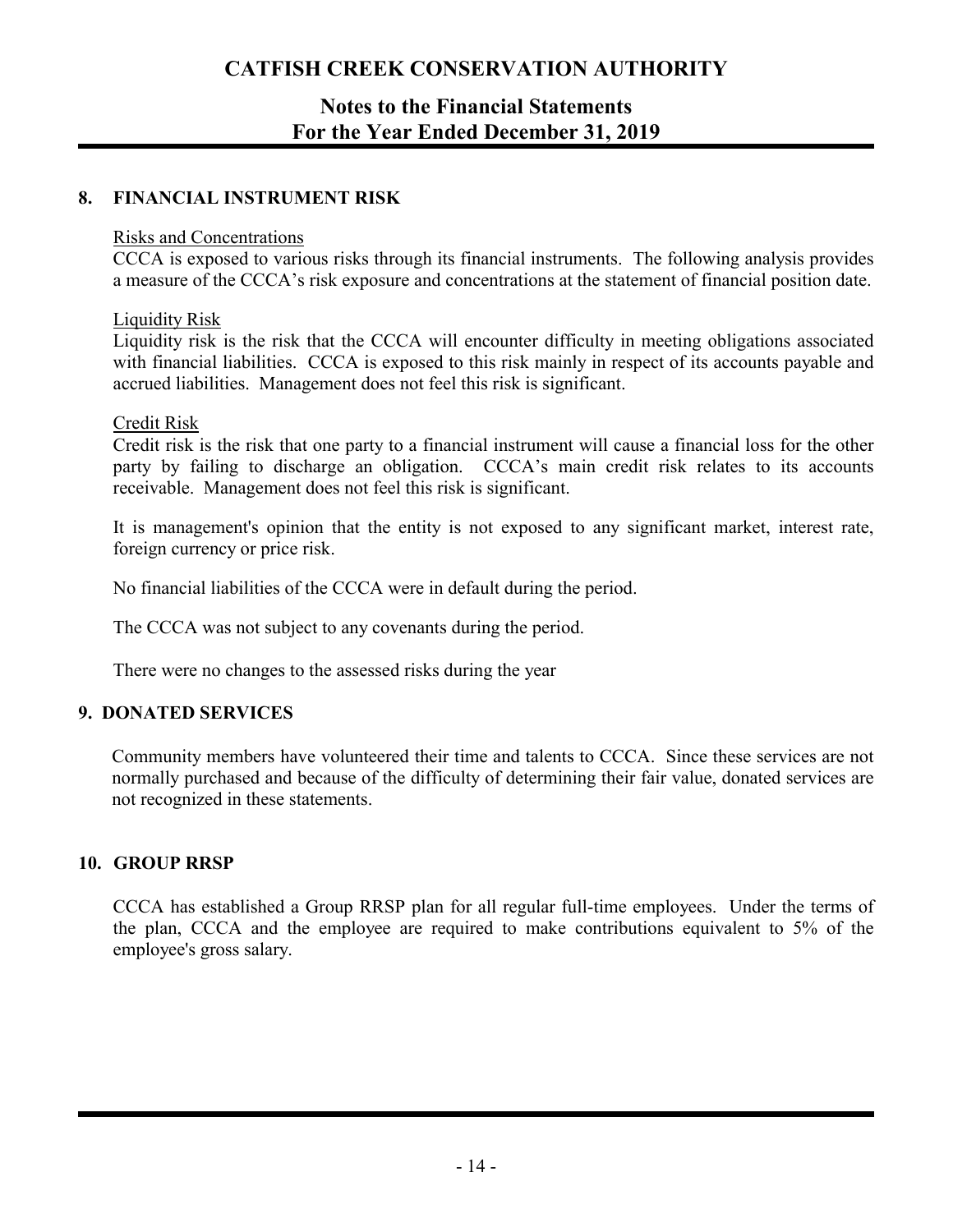## **Notes to the Financial Statements For the Year Ended December 31, 2019**

### **11. SUPPLEMENTARY INFORMATION:**

|                                       | 2019      | 2018                              |
|---------------------------------------|-----------|-----------------------------------|
|                                       |           | $\frac{\mathcal{S}}{\mathcal{S}}$ |
| Current fund expenditures by object:  |           |                                   |
| Amortization                          | 36,047    | 34,539                            |
| Insurance                             | 34,584    | 33,678                            |
| Municipal taxes                       | 11,757    | 11,347                            |
| Other program expenditures            | 531,831   | 554,788                           |
| Salaries, wages and employee benefits | 654,337   | 618,214                           |
|                                       | 1,268,556 | ,252,566                          |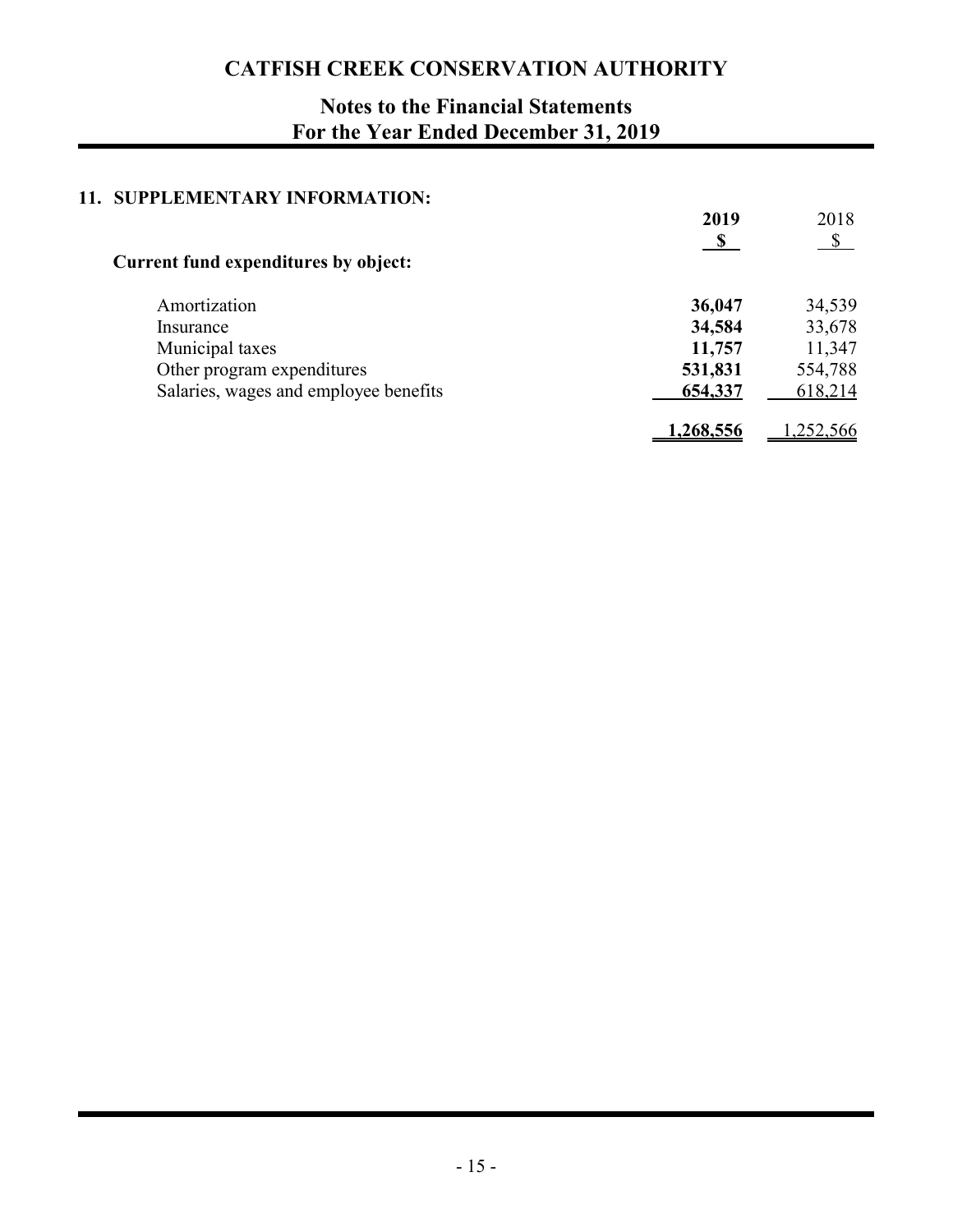# **Schedule of Internal Reserves For the Year Ended December 31, 2019**

| <b>Operational Reserve</b>                                                                                                                                                                                                                | 2019                                                     | 2018                                               |
|-------------------------------------------------------------------------------------------------------------------------------------------------------------------------------------------------------------------------------------------|----------------------------------------------------------|----------------------------------------------------|
|                                                                                                                                                                                                                                           | $\mathbf{s}$                                             | $\sqrt{\frac{S}{\sqrt{S}}}$                        |
| <b>BALANCE, BEGINNING OF YEAR</b><br>Transfer from (to) operating surplus<br>Transfer from (to) special programs reserve<br>Transfer from (to) land acquisition and development reserve<br>Transfer from (to) capital acquisition reserve | 191,683<br>29,450<br>(12,260)<br><b>110</b><br>(20, 800) | 167,890<br>55,516<br>8,965<br>(17,688)<br>(23,000) |
| <b>BALANCE, END OF YEAR</b>                                                                                                                                                                                                               | <u>188,183</u>                                           | <u>191,683</u>                                     |
| <b>Capital Acquisition Reserve</b>                                                                                                                                                                                                        |                                                          |                                                    |
| <b>BALANCE, BEGINNING OF YEAR</b>                                                                                                                                                                                                         | 2019<br>S<br>60,127                                      | 2018<br>$rac{$ }{37,127}$                          |
| Transfer from (to) operational reserve                                                                                                                                                                                                    | 20,800                                                   | 23,000                                             |
| <b>BALANCE, END OF YEAR</b>                                                                                                                                                                                                               | 80,927                                                   | <u>60,127</u>                                      |
| <b>Special Programs Reserve</b><br><b>BALANCE, BEGINNING OF YEAR</b>                                                                                                                                                                      | 2019<br>$\mathbf{s}$<br>157,696                          | 2018<br>$\frac{$}{166,661}$                        |
|                                                                                                                                                                                                                                           | <u>12,260</u>                                            |                                                    |
| Transfer from (to) operational reserve<br><b>BALANCE, END OF YEAR</b>                                                                                                                                                                     | <u>169,956</u>                                           | (8,965)<br>157,696                                 |
| <b>Land Acquisition Reserve</b>                                                                                                                                                                                                           |                                                          |                                                    |
|                                                                                                                                                                                                                                           | 2019                                                     | 2018                                               |
| <b>BALANCE, BEGINNING OF YEAR</b>                                                                                                                                                                                                         | S<br>75,757                                              | $\frac{\$}{75,757}$                                |
| Transfer from (to) operational reserve                                                                                                                                                                                                    |                                                          |                                                    |
| <b>BALANCE, END OF YEAR</b>                                                                                                                                                                                                               | <u>75,757</u>                                            | <u>75,757</u>                                      |
| <b>Conservation Areas Development Reserve</b>                                                                                                                                                                                             |                                                          |                                                    |
|                                                                                                                                                                                                                                           | 2019<br>$\mathbf{s}$                                     | 2018                                               |
| <b>BALANCE, BEGINNING OF YEAR</b>                                                                                                                                                                                                         | 75,164                                                   | $rac{\$}{57,476}$                                  |
| Transfer from (to) operational reserve                                                                                                                                                                                                    | (110)                                                    | 17,688                                             |
| <b>BALANCE, END OF YEAR</b>                                                                                                                                                                                                               | <u>75,054</u>                                            | 75,164                                             |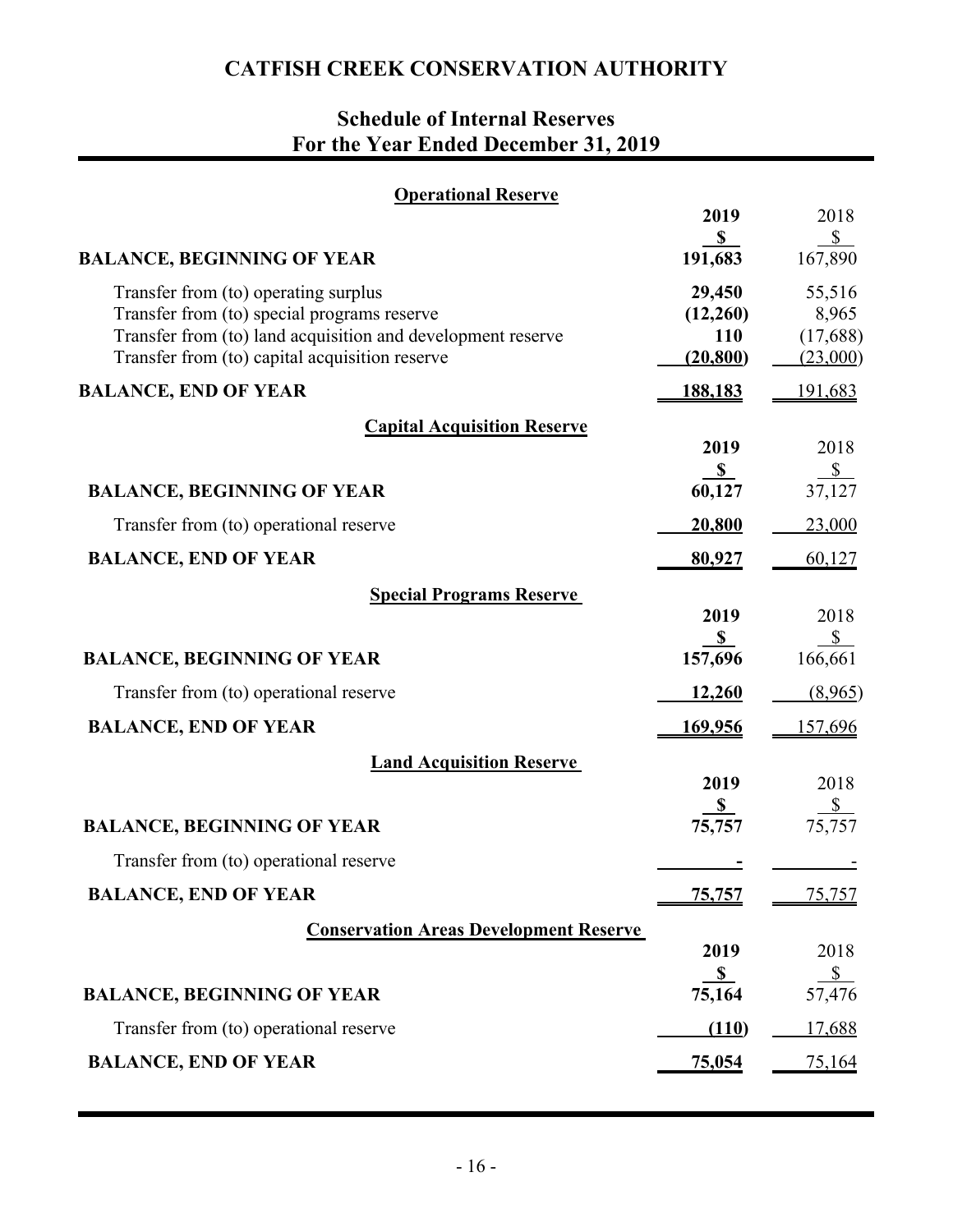# **Schedule of Program Expenditures For the Year Ended December 31, 2019**

|                                        | 2019<br><b>Actual</b><br>$\sqrt{s}$ | 2018<br>Actual<br>$\frac{\mathcal{S}}{\mathcal{S}}$ |
|----------------------------------------|-------------------------------------|-----------------------------------------------------|
| <b>PROGRAM EXPENDITURES</b>            |                                     |                                                     |
| <b>Mandated Programs</b>               |                                     |                                                     |
| Flood forecast and warning             | 165,046                             | 155,584                                             |
| Plan input                             | 39,272                              | 36,159                                              |
| Ice management                         | 35,352                              | 30,584                                              |
| Watershed planning                     | 17,521                              | 10,082                                              |
| Flood control structures               | 10,585                              | 9,493                                               |
| <b>Technical</b> studies               | 9,901                               | 16,565                                              |
|                                        | 277,677                             | 258,467                                             |
| <b>Watershed Stewardship Programs</b>  |                                     |                                                     |
| Watershed stewardship                  | 25,144                              | 94,749                                              |
| Tree planting                          | 17,728                              | 26,051                                              |
| Water management programs              | 9,900                               | 26,674                                              |
| Conservation information and education | 27,797                              | 15,162                                              |
| Woodlot management                     | 5,835                               | 5,993                                               |
| Fish and wildlife habitat              |                                     | 250                                                 |
|                                        | 86,404                              | 168,879                                             |
| <b>Total Program Expenditures</b>      | 364,081                             | 427,346                                             |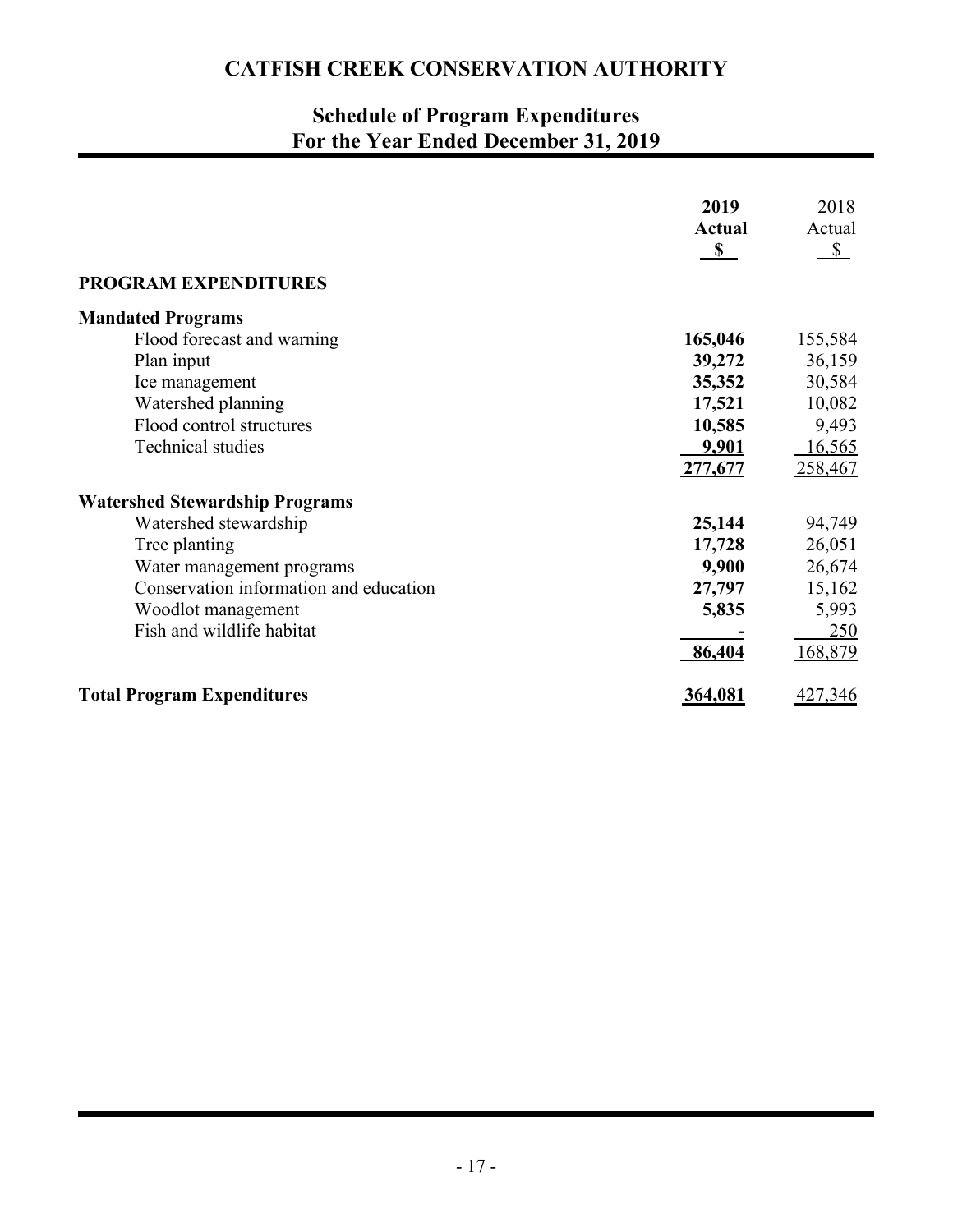# **Schedule of Other Expenditures For the Year Ended December 31, 2019**

### **Camping and Day Use**

|                                                                                                                                                  | 2019<br><b>Actual</b><br>$\mathbf{s}$  | 2018<br>Actual<br>$\frac{\S}{}$        |
|--------------------------------------------------------------------------------------------------------------------------------------------------|----------------------------------------|----------------------------------------|
| Campground wages<br>Campground expenses<br><b>Utilities</b><br>Maple syrup program                                                               | 320,518<br>126,808<br>69,219<br>48,094 | 276,117<br>121,124<br>66,837<br>61,994 |
|                                                                                                                                                  | 564,639                                | 526,072                                |
| <b>Special Projects, Surveys and Studies</b>                                                                                                     |                                        |                                        |
|                                                                                                                                                  | 2019<br><b>Actual</b><br>$\sqrt{s}$    | 2018<br>Actual<br>S                    |
| Other conservation lands<br>Special projects - other<br>Special projects - contract services<br>Special projects - Springwater Conservation Area | 40,662<br>59,953<br>40,740             | 55,618<br>29,558<br>84<br>3,697        |
|                                                                                                                                                  | <u>141,355</u>                         | 88,957                                 |
| <b>Motor Pool</b>                                                                                                                                |                                        |                                        |
|                                                                                                                                                  | 2019<br><b>Actual</b><br>S             | 2018<br>Actual<br>$S_{-}$              |
| Maintenance and general repairs<br>Fuel<br>Insurance and licences                                                                                | 15,803<br>13,172<br>5,993<br>34,968    | 16,423<br>15,041<br>6,276<br>37,740    |
| Less: internal charges for usage                                                                                                                 | (45,992)                               | (38,988)                               |
|                                                                                                                                                  | (11, 024)                              | (1,248)                                |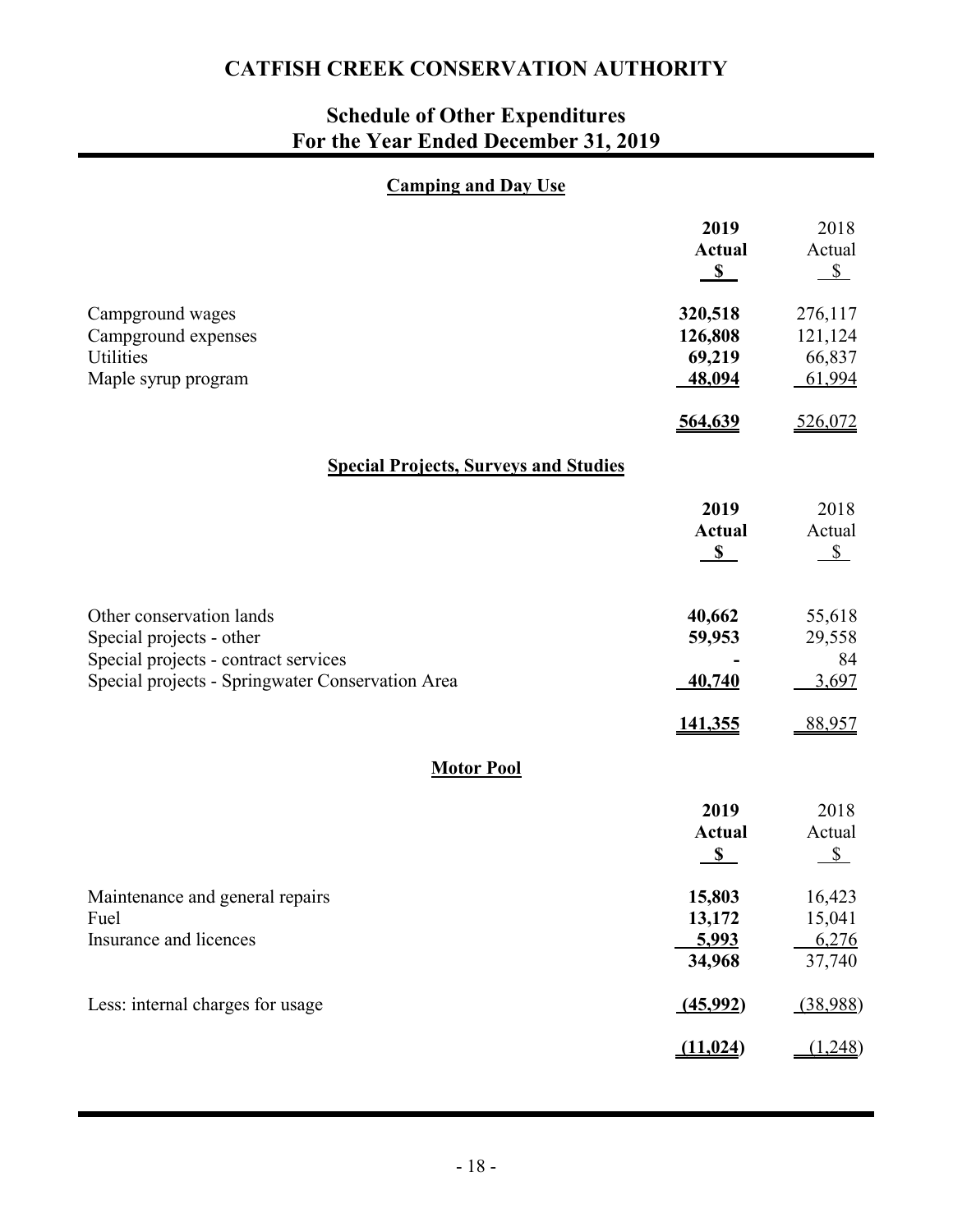## **Schedule of Administrative Expenditures For the Year Ended December 31, 2019**

|                                      | 2019<br><b>Actual</b><br>S | 2018<br>Actual<br>$S_{-}$ |
|--------------------------------------|----------------------------|---------------------------|
| <b>WAGES AND BENEFITS</b>            |                            |                           |
| Administrative staff salaries        | 82,366                     | 82,725                    |
| <b>Employee benefits</b>             | 21,680<br>104,046          | 19,041<br>101,766         |
| <b>GENERAL EXPENSES</b>              |                            |                           |
| <b>Conservation Ontario Levy</b>     | 19,644                     | 18,836                    |
| Professional fees                    | 8,650                      | 8,395                     |
| Insurance and taxes                  | 7,229                      | 7,038                     |
| General expenses                     | 4,721                      | 4,482                     |
| Advertising - office                 |                            | 1,518                     |
| Bank charges and interest            | 407                        | 453                       |
|                                      | 40,651                     | 40,722                    |
| <b>RENT AND UTILITY SERVICES</b>     |                            |                           |
| Light, heat, power and water         | 4,892                      | 4,784                     |
| Telephone                            | 2,111                      | 2,259                     |
| Office cleaning and maintenance      | 2,257                      | 1,882                     |
|                                      | 9,260                      | 8,925                     |
| <b>TRAVEL EXPENSES AND ALLOWANCE</b> |                            |                           |
| Members allowances and expenses      | 7,250                      | 9,060                     |
| Staff mileage and expenses           | 1,108                      | 592                       |
|                                      | 8,358                      | 9,652                     |
| EQUIPMENT PURCHASES AND RENTAL       |                            |                           |
| Equipment purchase and rental        | 4,802                      | 6,097                     |
| Equipment maintenance                | <u>2,619</u>               | 2,443                     |
|                                      | 7,421                      | 8,540                     |
| <b>MATERIAL AND SUPPLIES</b>         |                            |                           |
| Stationery and office supplies       | 3,235                      | 5,386                     |
| Postage                              |                            | 933                       |
|                                      | 3,242                      | 6,319                     |
|                                      | 172,978                    | 175,924                   |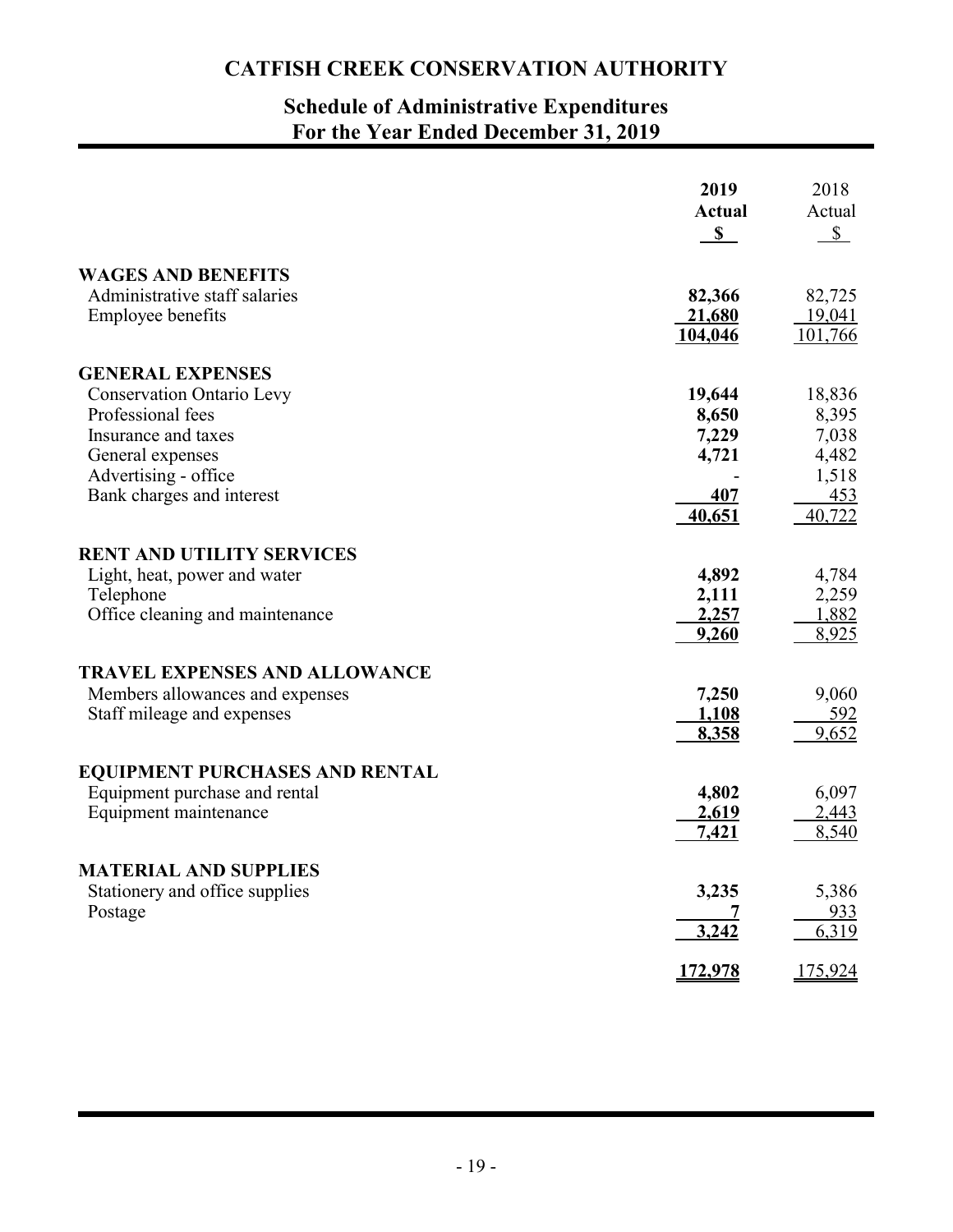# **CATFISH CREEK CONSERVATION AUTHORITY Schedule of Tangible Capital Assets**

# **For the Year Ended December 31, 2019**

|                                      | Opening<br>Historical<br>Cost<br>Balance<br>(Jan 1/19) | 2019<br>Acquisitions | 2019<br>Disposals | 2019<br>Write-Offs       | Ending<br>Balance<br>(Dec $31/19$ ) | Opening<br>Historical Accumulated<br>Cost Amortization<br>Balance<br>(Jan 1/19) | 2019 | 2019<br>Disposals Amortization | 2019<br>Write-Offs | Ending<br>Accumulated<br>Amortization<br>Balance<br>(Dec $31/19$ ) | Ending<br>Net<br>Book<br>Value<br>(Dec $31/19$ ) |
|--------------------------------------|--------------------------------------------------------|----------------------|-------------------|--------------------------|-------------------------------------|---------------------------------------------------------------------------------|------|--------------------------------|--------------------|--------------------------------------------------------------------|--------------------------------------------------|
| <b>ASSET TYPE</b>                    |                                                        |                      |                   |                          |                                     |                                                                                 |      |                                |                    |                                                                    |                                                  |
| <b>Infrastructure Related</b>        |                                                        |                      |                   |                          |                                     |                                                                                 |      |                                |                    |                                                                    |                                                  |
| Land                                 | 891,436                                                |                      |                   | $\sim$                   | 891,436                             |                                                                                 |      |                                |                    |                                                                    | 891,436                                          |
| <b>Buildings</b>                     | 645,346                                                | 22,169               |                   | $\sim$                   | 667,515                             | 275,588                                                                         |      | 11,943                         | $\blacksquare$     | 287,531                                                            | 379,984                                          |
| Dams                                 | 216,100                                                |                      |                   | $\overline{\phantom{a}}$ | 216,100                             | 101,451                                                                         |      | 2,161                          | $\blacksquare$     | 103,612                                                            | 112,488                                          |
| Bridges, boardwalks and              |                                                        |                      |                   |                          |                                     |                                                                                 |      |                                |                    |                                                                    |                                                  |
| other wood structures                | 129,690                                                |                      |                   | $\sim$                   | 129,690                             | 70,635                                                                          |      | 4,011                          | -                  | 74,646                                                             | 55,044                                           |
| Water services and wells             | 78,926                                                 |                      |                   | $\blacksquare$           | 78,926                              | 31,681                                                                          |      | 1,579                          | $\blacksquare$     | 33,260                                                             | 45,666                                           |
| Hydro services                       | 44,510                                                 |                      |                   |                          | 44,510                              | 4,895                                                                           |      | 890                            |                    | 5,785                                                              | 38,725                                           |
|                                      | 2,006,008                                              | 22,169               |                   |                          | 2,028,177                           | 484,250                                                                         |      | 20,584                         |                    | 504,834                                                            | 1,523,343                                        |
| <b>General Capital</b>               |                                                        |                      |                   |                          |                                     |                                                                                 |      |                                |                    |                                                                    |                                                  |
| Equipment                            | 105,842                                                |                      |                   | $\blacksquare$           | 105,842                             | 47,655                                                                          |      | 3,233                          |                    | 50,888                                                             | 54,954                                           |
| Vehicles                             | 197,974                                                |                      |                   |                          | 197,974                             | 136,200                                                                         |      | 12,230                         |                    | 148,430                                                            | 49,544                                           |
|                                      |                                                        |                      |                   |                          |                                     |                                                                                 |      |                                |                    |                                                                    |                                                  |
|                                      | 303,816                                                |                      |                   |                          | 303,816                             | 183,855                                                                         |      | 15,463                         |                    | 199,318                                                            | 104,498                                          |
| <b>Total Tangible Capital Assets</b> | 2,309,824                                              | 22,169               |                   |                          | 2,331,993                           | 668,105                                                                         |      | 36,047                         |                    | 704,152                                                            | 1,627,841                                        |